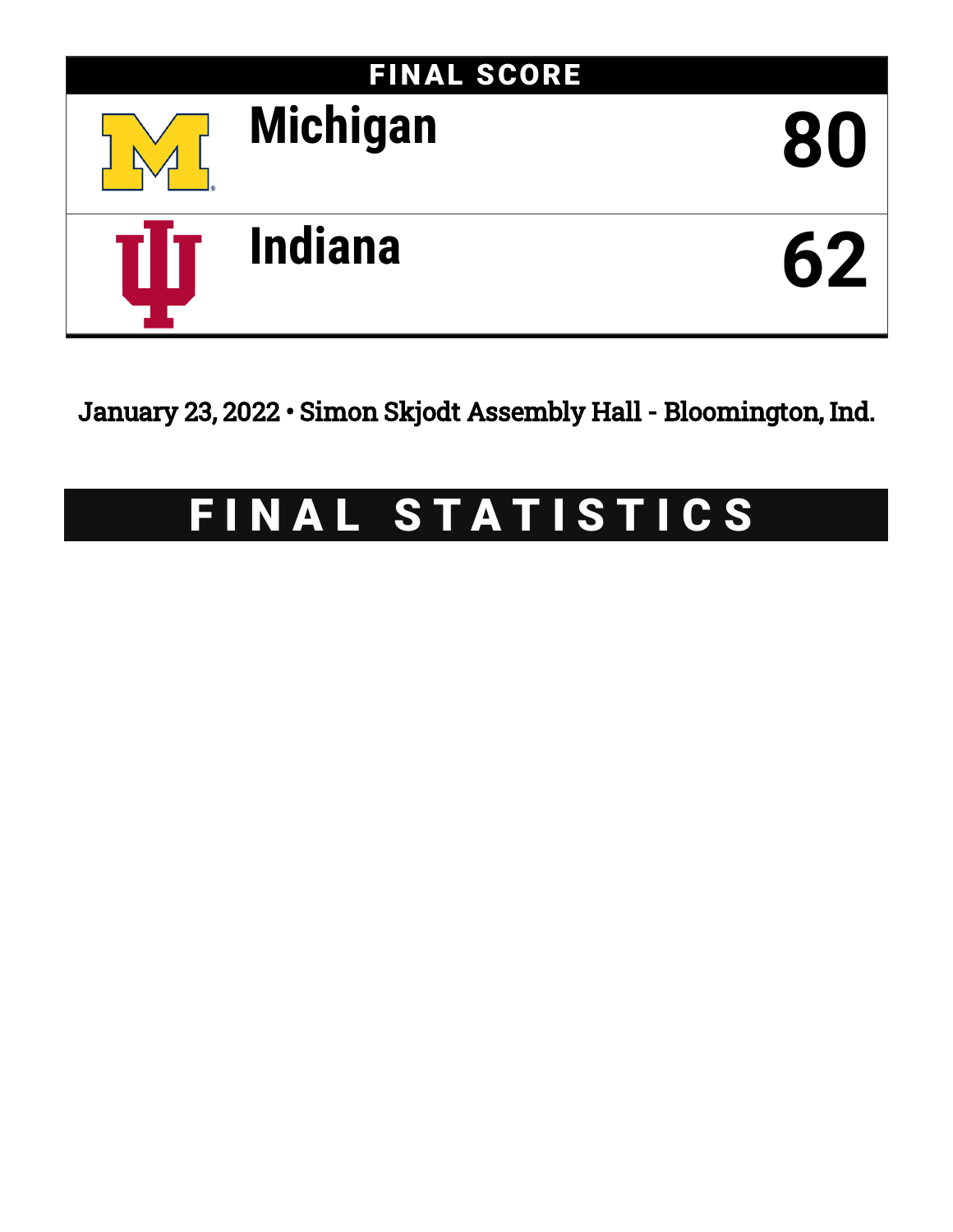#### **Official Box Score Michigan vs Indiana Game Totals -- Final Statistics January 23, 2022 at Simon Skjodt Assembly Hall - Bloomington, Ind.**



# **Michigan 80**

| No. | Plaver                       | S | Pts      | FG        | 3FG       | FT        | <b>OR</b> | DR           | TR             | PF       | A        | TO           | Blk          | Stl          | Min | $+/-$          |
|-----|------------------------------|---|----------|-----------|-----------|-----------|-----------|--------------|----------------|----------|----------|--------------|--------------|--------------|-----|----------------|
| 01  | <b>DICKINSON, HUNTER</b>     | С | 25       | $9 - 12$  | $3 - 4$   | 4-6       | 0         | 9            | 9              | 4        | 4        | 2            | $\Omega$     | 1            | 33  | 18             |
| 12  | JONES, DEVANTE'              | G | 7        | $3 - 7$   | $0 - 1$   | $1 - 1$   |           | 3            | $\overline{4}$ | 4        | 7        | 3            |              | 0            | 25  | 14             |
| 14  | DIABATE, MOUSSA              | F | 10       | $2 - 6$   | $0 - 0$   | $6 - 7$   | 3         | 4            | 7              | 2        | 2        | 0            | $\mathbf{0}$ | 0            | 35  | 12             |
| 22  | <b>HOUSTAN, CALEB</b>        | G | 19       | $7 - 12$  | $5 - 7$   | $0 - 0$   | 0         | 6            | 6              | 3        | 0        | 0            | $\mathbf{0}$ | $\mathbf{0}$ | 27  | 19             |
| 55  | <b>BROOKS, ELI</b>           | G | 2        | $1 - 4$   | $0 - 1$   | $0 - 0$   | 0         | 5            | 5              | 0        | 2        | 4            |              | 2            | 34  | 15             |
| 02  | <b>BUFKIN, KOBE</b>          | G | $\Omega$ | $0 - 2$   | $0 - 1$   | $0 - 0$   | 0         | $\Omega$     | 0              | 1.       | $\Omega$ |              | $\Omega$     | $\mathbf{0}$ | 10  | 6              |
| 05  | <b>WILLIAMS II, TERRANCE</b> | F | 10       | $4 - 5$   | $2 - 2$   | $0 - 0$   | 0         | 1            | 1              | 0        | 1        | 0            | $\Omega$     | 1            | 13  | -1             |
| 10  | <b>COLLINS, FRANKIE</b>      | G | 2        | $1 - 1$   | $0 - 0$   | $0 - 0$   |           |              | 2              |          | 2        | 3            | $\mathbf{0}$ | $\mathbf{0}$ | 9   | 1              |
| 23  | <b>JOHNS JR., BRANDON</b>    | F | 5        | $2 - 2$   | $1 - 1$   | $0 - 0$   | 0         | $\Omega$     | 0              | 1        | 0        | 0            |              | 0            | 10  | 4              |
| 25  | HOWARD, JACE                 | G | $\Omega$ | $0 - 0$   | $0 - 0$   | $0 - 0$   | 0         | $\Omega$     | $\Omega$       | $\Omega$ | $\Omega$ | $\Omega$     | $\Omega$     | 0            | 1   | $\overline{2}$ |
| 44  | FAULDS, JARON                | F | $\Omega$ | $0 - 0$   | $0 - 0$   | $0 - 0$   | 0         | $\mathbf{0}$ | 0              | $\Omega$ | $\Omega$ | $\mathbf{0}$ | $\Omega$     | 0            | 1   | 0              |
|     | <b>TEAM</b>                  |   |          |           |           |           |           | 1            | 2              | $\Omega$ |          |              |              |              |     |                |
|     | <b>TOTALS</b>                |   | 80       | $29 - 51$ | $11 - 17$ | $11 - 14$ | 6         | 30           | 36             | 16       | 18       | 14           | 3            | 4            | 198 |                |
|     |                              |   |          |           |           |           |           |              |                |          |          |              |              |              |     |                |

| Game                                | 29-51 | 56.9% | $11 - 17$ | 64.7% | $11 - 14$ | 78.6% | 1 |
|-------------------------------------|-------|-------|-----------|-------|-----------|-------|---|
| 2nd Half                            | 15-24 | 63%   | $5-8$     | 63%   | 7-9       | 78%   |   |
| 1st Half                            | 14-27 | 52%   | 6-9       | 67%   | $4-5$     | 80%   |   |
| <b>Shooting By Period</b><br>Period | FG    | FG%   | 3FG       | 3FG%  | FT        | FT%   |   |

*Deadball Rebounds:* 1,0 *Last FG:* 2nd-00:42 *Biggest Run:* 9-0 *Largest lead:* By 18 at 2nd-00:42 *Technical Fouls:* #22 HOUSTAN (Class A) @ 2nd - 15:50;

# **Indiana 62**

Conference Game;

| No. | Player                  | S  | Pts           | FG.      | 3FG      | FT       | 0R       | DR       | TR           | PF           | A        | TO             | <b>B</b> lk  | Stl      | Min | $+/-$    |
|-----|-------------------------|----|---------------|----------|----------|----------|----------|----------|--------------|--------------|----------|----------------|--------------|----------|-----|----------|
| 00  | <b>JOHNSON, XAVIER</b>  | G  | 14            | $5 - 11$ | $0 - 2$  | $4 - 7$  |          | 5        | 6            | 2            | 6        | 2              | 0            | 3        | 35  | $-12$    |
| 12  | <b>KOPP, MILLER</b>     | F  | 5             | $2 - 2$  | $1 - 1$  | $0 - 0$  | 0        | 0        | $\mathbf{0}$ | $\mathbf{0}$ | 0        | $\overline{2}$ | $\mathbf{0}$ | 0        | 19  | $-14$    |
| 23  | JACKSON-DAVIS, TRAYCE   | F  | 7             | $6 - 13$ | $0 - 0$  | $5-6$    | 3        | 5        | 8            | 3            | 0        | 1              | 2            | 2        | 33  | $-15$    |
| 25  | <b>THOMPSON, RACE</b>   |    | 9             | $4 - 11$ | $1 - 4$  | $0 - 0$  | 1.       | 5        | 6            | 3            | 3        |                | 2            |          | 28  | $-7$     |
| 45  | STEWART, PARKER         | G  | 9             | $3 - 7$  | $3-6$    | $0 - 0$  | 0        | 0        | $\mathbf{0}$ |              |          | 0              | 0            | 0        | 17  | -17      |
| 01  | PHINISEE, ROB           | G  | $\mathcal{P}$ | $1 - 5$  | $0 - 3$  | $0 - 0$  | 0        |          |              | 3            | 2        | 0              | $\mathbf{0}$ | 0        | 18  | $-7$     |
| 02  | <b>DURR, MICHAEL</b>    | С  | 4             | $2 - 2$  | $0 - 0$  | $0 - 0$  | 0        | 0        | $\Omega$     |              | 0        | 0              | $\Omega$     | 0        | 6   | $-1$     |
| 03  | <b>LEAL, ANTHONY</b>    | G  | $\Omega$      | $0 - 0$  | $0 - 0$  | $0 - 0$  | $\Omega$ | 0        | $\mathbf{0}$ | 0            | 0        | 0              | $\Omega$     | $\Omega$ | 1   | $-2$     |
| 22  | <b>GERONIMO, JORDAN</b> | F. | $\mathcal{P}$ | $1 - 3$  | $0 - 0$  | $0 - 0$  | 1.       | $\Omega$ | 1            | 0            | $\Omega$ | 1              | 2            | $\Omega$ | 11  | $-11$    |
| 32  | <b>GALLOWAY, TREY</b>   | G  | $\Omega$      | $0 - 5$  | $0 - 3$  | $0 - 0$  | 0        | 0        | $\mathbf{0}$ | $\Omega$     | 3        |                | $\Omega$     | 2        | 23  | $\Omega$ |
| 51  | DUNCOMB, LOGAN          | C  | $\Omega$      | $0 - 1$  | $0 - 0$  | $0 - 0$  | $\Omega$ | 0        | $\Omega$     | 0            | $\Omega$ | 0              | $\Omega$     | 0        |     | $-2$     |
| 53  | <b>BATES, TAMAR</b>     | G  | $\Omega$      | $0 - 1$  | $0 - 0$  | $0 - 0$  | 0        |          |              |              | $\Omega$ | 0              | $\Omega$     | 0        | 6   | $-2$     |
|     | <b>TEAM</b>             |    |               |          |          |          | 2        |          | 3            | $\Omega$     |          | 0              |              |          |     |          |
|     | <b>TOTALS</b>           |    |               | 62 24-61 | $5 - 19$ | $9 - 13$ | 8        | 18       | 26           | 14           | 15       | 8              | 6            | 8        | 198 |          |

| Game                                | 24-61     | 39.3% | $5-19$ | 26.3% | $9 - 13$ | 69.2% |          |
|-------------------------------------|-----------|-------|--------|-------|----------|-------|----------|
| 2nd Half                            | $13 - 30$ | 43%   | 4-10   | 40%   | $2 - 4$  | 50%   | La<br>Te |
| 1st Half                            | $11 - 31$ | 35%   | 1-9    | 11%   | 7-9      | 78%   | Bi       |
| <b>Shooting By Period</b><br>Period | FG        | FG%   | 3FG    | 3FG%  | FT       | FT%   | De<br>La |

*Deadball Rebounds:* 3,0 *Last FG:* 2nd-02:35 *Biggest Run:* 9-0 *Largest lead:* By 2 at 1st-17:23 *Technical Fouls:* None.

| Game Notes:                                                              | Score                                                          | 1st | 2nd | тот | <b>Points</b>     | U-M        | <b>IND</b> |
|--------------------------------------------------------------------------|----------------------------------------------------------------|-----|-----|-----|-------------------|------------|------------|
| Officials: D.J. Carstensen, Bert Smith, Roger Ayers<br>Attendance: 17222 | U-M                                                            | 38  | 42  | 80  | In the Paint      | 28         | 32         |
|                                                                          | IND                                                            | 30  | 32  | 62  | Off Turns         |            | 16         |
| Start Time: 03:39 PM ET                                                  |                                                                |     |     |     | 2nd Chance        |            |            |
| End Time: 05:37 PM ET<br>Game Duration: 1:58                             | U-M led for 36:05. IND led for 1:35.<br>Game was tied for 1:58 |     |     |     | <b>Fast Break</b> |            |            |
|                                                                          |                                                                |     |     |     |                   | $\sim$ $-$ |            |

**Game was tied for 1:58.** Times tied: **2** Lead Changes: **1**

| rums         | U-M            | שוו            |
|--------------|----------------|----------------|
| In the Paint | 28             | 32             |
| Off Turns    | 9              | 16             |
| 2nd Chance   | 12             |                |
| Fast Break   | 3              | 17             |
| Bench        | 17             | 8              |
| Per Poss     | 1.250<br>34/64 | 0.939<br>29/66 |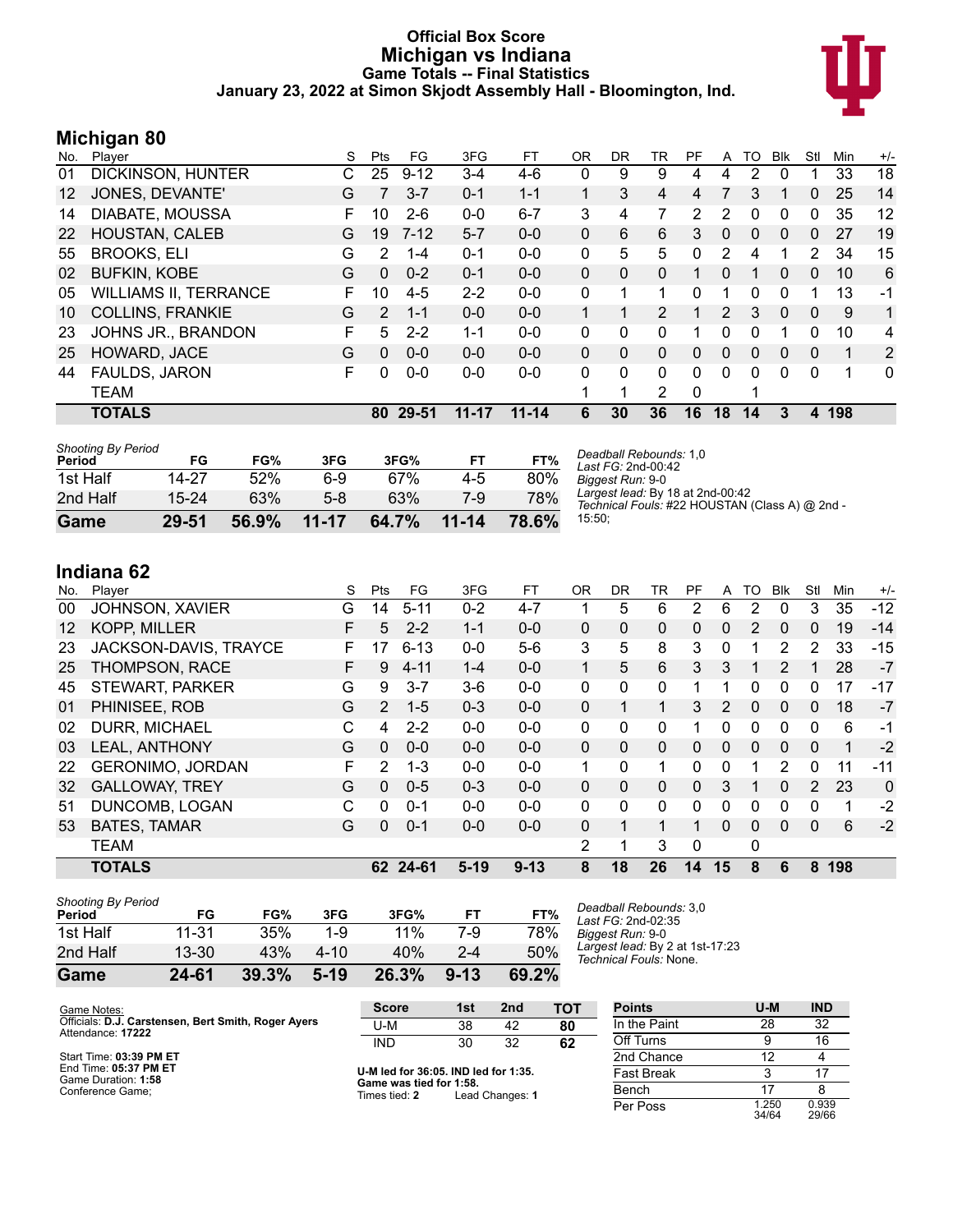#### **Official Box Score Michigan vs Indiana First Half Statistics Only January 23, 2022 at Simon Skjodt Assembly Hall - Bloomington, Ind.**



# **Michigan 38**

| No. | ີ<br>Player                  | S | <b>Pts</b> | <b>FG</b> | 3FG     | <b>FT</b> | <b>OR</b>    | <b>DR</b> | TR             | <b>PF</b>      | A              | TO           | <b>Blk</b>   | Stl          | Min          | $+/-$ |
|-----|------------------------------|---|------------|-----------|---------|-----------|--------------|-----------|----------------|----------------|----------------|--------------|--------------|--------------|--------------|-------|
| 01  | DICKINSON, HUNTER            | С |            | $3 - 5$   | 1-1     | $0-0$     | 0            | 5         | 5              | 2              |                |              | 0            |              | 16           | 3     |
| 12  | JONES, DEVANTE'              | G | 2          | $1 - 3$   | $0 - 0$ | $0 - 0$   | $\mathbf{1}$ | 2         | 3              | $\overline{2}$ | 4              |              | 0            | 0            | 10           | 7     |
| 14  | DIABATE, MOUSSA              | F | 8          | $2 - 4$   | $0 - 0$ | $4 - 5$   |              | 3         | 4              | $\overline{2}$ | 0              | 0            | 0            | 0            | 16           | 4     |
| 22  | <b>HOUSTAN, CALEB</b>        | G | 6          | $2 - 4$   | $2 - 3$ | $0 - 0$   | 0            | 2         | $\overline{2}$ | $\overline{2}$ | $\mathbf{0}$   | $\mathbf{0}$ | $\mathbf{0}$ | 0            | 11           | 8     |
| 55  | <b>BROOKS, ELI</b>           | G | 0          | $0 - 3$   | $0 - 1$ | $0 - 0$   | 0            | 2         | $\overline{2}$ | 0              | 0              | 3            |              |              | 16           | 6     |
| 02  | <b>BUFKIN, KOBE</b>          | G | $\Omega$   | $0 - 2$   | $0 - 1$ | $0 - 0$   | $\Omega$     | $\Omega$  | $\Omega$       | 0              | $\Omega$       | $\Omega$     | $\Omega$     | $\mathbf{0}$ | 5            | 4     |
| 05  | <b>WILLIAMS II, TERRANCE</b> | F | 10         | $4 - 4$   | $2 - 2$ | $0 - 0$   | 0            | $\Omega$  | $\Omega$       | 0              | 1              | 0            | $\Omega$     | 1            | 9            | 0     |
| 10  | <b>COLLINS, FRANKIE</b>      | G | $\Omega$   | $0 - 0$   | $0 - 0$ | $0 - 0$   | 1            | 1         | $\overline{2}$ | 1              | $\overline{2}$ | 3            | $\Omega$     | $\Omega$     | 9            | -1    |
| 23  | JOHNS JR., BRANDON           | F | 5          | $2 - 2$   | $1 - 1$ | $0 - 0$   | 0            | 0         | 0              |                | 0              | 0            |              | 0            | 7            | 9     |
| 25  | HOWARD, JACE                 | G | $\Omega$   | $0 - 0$   | $0 - 0$ | $0 - 0$   | $\Omega$     | $\Omega$  | $\mathbf{0}$   | 0              | 0              | $\Omega$     | 0            | $\Omega$     | $\mathbf{0}$ | 0     |
| 44  | <b>FAULDS, JARON</b>         | F | 0          | $0 - 0$   | $0 - 0$ | $0 - 0$   | 0            | 0         | $\Omega$       | 0              | 0              | $\Omega$     | $\Omega$     | $\Omega$     | 1            | 0     |
|     | TEAM                         |   |            |           |         |           | 0            | 1         |                | 0              |                | 0            |              |              |              |       |
|     | <b>TOTALS</b>                |   | 38         | $14 - 27$ | 6-9     | $4 - 5$   | 3            | 16        | 19             | 10             | 8              | 8            | $\mathbf{2}$ | 3            | 100          |       |

| <b>Shooting By Period</b><br>Period | FG    | FG%   | 3FG       | 3FG%  | FТ        | FT%   | Deadball Rebounds: 1,0<br>Last FG Half: U-M 2nd-00:42 |
|-------------------------------------|-------|-------|-----------|-------|-----------|-------|-------------------------------------------------------|
| 1st Half                            | 14-27 | 52%   | հ.9       | 67%   | 4-5       | 80%   |                                                       |
| Game                                | 29-51 | 56.9% | $11 - 17$ | 64.7% | $11 - 14$ | 78.6% |                                                       |

# **Indiana 30**

| No. | Player                  | S  | Pts           | FG        | 3FG     | <b>FT</b> | <b>OR</b>    | <b>DR</b> | <b>TR</b>      | PF | A        | TO | <b>Blk</b>   | Stl      | Min         | $+/-$        |
|-----|-------------------------|----|---------------|-----------|---------|-----------|--------------|-----------|----------------|----|----------|----|--------------|----------|-------------|--------------|
| 00  | <b>JOHNSON, XAVIER</b>  | G  | 10            | $3 - 7$   | $0 - 2$ | $4 - 5$   |              | 3         | 4              |    | 4        | 2  | 0            | 2        | 18          | $-4$         |
| 12  | <b>KOPP, MILLER</b>     | F  | 5             | $2 - 2$   | $1 - 1$ | $0 - 0$   | $\mathbf{0}$ | 0         | 0              | 0  | 0        | 1  | 0            | 0        | 15          | -8           |
| 23  | JACKSON-DAVIS, TRAYCE   | F  | 9             | $3 - 7$   | $0 - 0$ | $3 - 4$   | 2            | 3         | 5              |    | 0        | 0  | 0            | 0        | 15          | -8           |
| 25  | THOMPSON, RACE          | F. | $\mathcal{P}$ | $1 - 4$   | $0 - 2$ | $0 - 0$   | 1.           | 3         | $\overline{4}$ |    | 2        | 1  |              |          | 14          | $\mathbf{1}$ |
| 45  | <b>STEWART, PARKER</b>  | G  | 0             | $0 - 3$   | $0 - 2$ | $0 - 0$   | $\Omega$     | 0         | $\mathbf{0}$   | 0  | 0        | 0  | 0            | 0        | 7           | $-7$         |
| 01  | PHINISEE, ROB           | G  | 0             | $0 - 1$   | $0 - 1$ | $0 - 0$   | $\mathbf{0}$ | 0         | $\Omega$       | 2  | 0        | 0  | $\mathbf{0}$ | 0        | 3           | $-5$         |
| 02  | DURR, MICHAEL           | С  | 4             | $2 - 2$   | $0 - 0$ | $0 - 0$   | $\Omega$     | 0         | 0              | 0  | 0        | 0  | 0            | 0        | 5           | $\mathbf{0}$ |
| 03  | <b>LEAL, ANTHONY</b>    | G  | $\Omega$      | $0 - 0$   | $0 - 0$ | $0 - 0$   | $\mathbf{0}$ | 0         | $\Omega$       | 0  | 0        | 0  | $\Omega$     | 0        | $\Omega$    | $\mathbf 0$  |
| 22  | <b>GERONIMO, JORDAN</b> | F  | $\Omega$      | $0 - 2$   | $0 - 0$ | $0-0$     | $\Omega$     | 0         | $\Omega$       | 0  | 0        | 0  | 2            | $\Omega$ | 6           | -9           |
| 32  | <b>GALLOWAY, TREY</b>   | G  | 0             | $0 - 2$   | $0 - 1$ | $0 - 0$   | $\Omega$     | 0         | $\Omega$       | 0  | 2        |    | 0            |          | 12          | $\Omega$     |
| 51  | DUNCOMB, LOGAN          | С  | $\Omega$      | $0 - 0$   | $0 - 0$ | $0 - 0$   | $\mathbf{0}$ | 0         | 0              | 0  | 0        | 0  | 0            | 0        | $\mathbf 0$ | 0            |
| 53  | <b>BATES, TAMAR</b>     | G  | 0             | $0 - 1$   | $0 - 0$ | $0 - 0$   | $\Omega$     | 1         | $\mathbf 1$    |    | $\Omega$ | 0  | 0            | 0        | 5           | $\mathbf{0}$ |
|     | <b>TEAM</b>             |    |               |           |         |           |              |           | 2              | 0  |          | 0  |              |          |             |              |
|     | <b>TOTALS</b>           |    | 30            | $11 - 31$ | $1 - 9$ | $7 - 9$   | 5            | 11        | 16             | 6  | 8        | 5  | 3            | 4        | 100         |              |
|     |                         |    |               |           |         |           |              |           |                |    |          |    |              |          |             |              |

| <b>Shooting By Period</b><br>Period | FG    | FG%   | 3FG      | 3FG%  | FТ       | FT%   |
|-------------------------------------|-------|-------|----------|-------|----------|-------|
| 1st Half                            | 11-31 | 35%   | $1 - 9$  | 11%   | 7-9      | 78%   |
| Game                                | 24-61 | 39.3% | $5 - 19$ | 26.3% | $9 - 13$ | 69.2% |

*Deadball Rebounds:* 3,0 *Last FG Half:* IND 2nd-02:35

| Game Notes:                                                              | <b>Score</b> | 1st | 2 <sub>nd</sub> | TOT | <b>Points (This Period)</b> | U-M            | <b>IND</b>     |
|--------------------------------------------------------------------------|--------------|-----|-----------------|-----|-----------------------------|----------------|----------------|
| Officials: D.J. Carstensen, Bert Smith, Roger Ayers<br>Attendance: 17222 | U-M          | 38  | 42              | 80  | In the Paint                |                | 16             |
|                                                                          | <b>IND</b>   | 30  | 32              | 62  | Off Turns                   |                | 12             |
| Start Time: 03:39 PM ET                                                  |              |     |                 |     | 2nd Chance                  |                |                |
| End Time: 05:37 PM ET<br>Game Duration: 1:58                             |              |     |                 |     | <b>Fast Break</b>           |                | 14             |
| Conference Game:                                                         |              |     |                 |     | Bench                       | 15             |                |
|                                                                          |              |     |                 |     | Per Poss                    | 1.118<br>16/34 | 0.857<br>15/35 |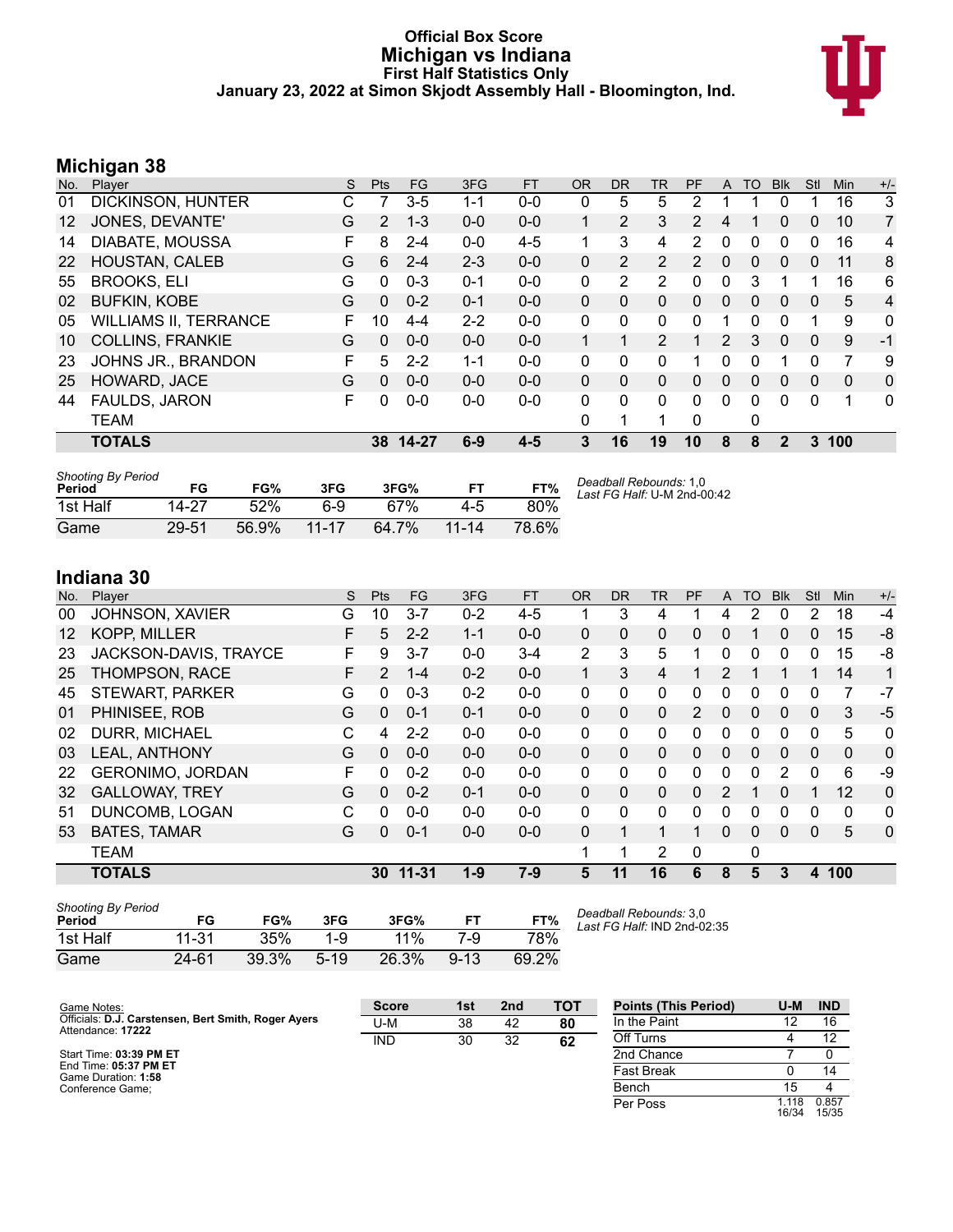#### **Official Play-By-Play Michigan vs Indiana First Half January 23, 2022 at Simon Skjodt Assembly Hall - Bloomington, Ind.**



#### **Period 1**

<mark>Starters:</mark><br>Michigan: 1 DICKINSON,HUNTER (C); 12 JONES,DEVANTE' (G); 14 DIABATE,MOUSSA (F); 22 HOUSTAN,CALEB (G); 55 BROOKS,ELI (G);<br>Indiana: 0 JOHNSON,XAVIER (G); 12 KOPP,MILLER (F); 23 JACKSON-DAVIS,TRAYCE (F); 25 THOMPS

| Time           | <b>VISITORS: Michigan</b>                                                  | <b>Score</b> | <b>Margin</b>  | <b>HOME: Indiana</b>                   |
|----------------|----------------------------------------------------------------------------|--------------|----------------|----------------------------------------|
| 19:37          | MISSED JUMPER by DICKINSON, HUNTER                                         |              |                |                                        |
| 19:34          |                                                                            |              |                | REBOUND (DEF) by JACKSON-DAVIS, TRAYCE |
| 19:20          |                                                                            | $2 - 0$      | H <sub>2</sub> | GOOD! DUNK by JACKSON-DAVIS, TRAYCE    |
| 19:20          |                                                                            |              |                | ASSIST by THOMPSON, RACE               |
| 18:58          | MISSED JUMPER by DIABATE, MOUSSA                                           |              |                |                                        |
| 18:58          |                                                                            |              |                | BLOCK by THOMPSON, RACE                |
| 18:54          |                                                                            |              |                | REBOUND (DEF) by JOHNSON, XAVIER       |
| 18:52          |                                                                            |              |                | MISSED 3PTR by STEWART, PARKER         |
| 18:47          |                                                                            |              |                | REBOUND (OFF) by THOMPSON, RACE        |
| 18:45          |                                                                            |              |                | MISSED JUMPER by THOMPSON, RACE        |
| 18:43          | REBOUND (DEF) by DICKINSON, HUNTER                                         |              |                |                                        |
| 18:37          | MISSED JUMPER by JONES, DEVANTE'                                           |              |                |                                        |
| 18:35          |                                                                            |              |                | REBOUND (DEF) by THOMPSON, RACE        |
| 18:08          |                                                                            |              |                | MISSED JUMPER by JACKSON-DAVIS, TRAYCE |
| 18:04          | REBOUND (DEF) by JONES, DEVANTE'                                           |              |                |                                        |
| 17:56<br>17:56 | GOOD! FT by DIABATE, MOUSSA                                                | $2 - 1$      | H <sub>1</sub> | FOUL (PERSONAL) by THOMPSON, RACE      |
| 17:56          | GOOD! FT by DIABATE, MOUSSA                                                | $2 - 2$      | $\mathsf{T}$   |                                        |
| 17:39          |                                                                            |              |                | TURNOVER (BADPASS) by THOMPSON, RACE   |
| 17:39          | STEAL by DICKINSON, HUNTER                                                 |              |                |                                        |
| 17:30          | MISSED DUNK by DIABATE, MOUSSA                                             |              |                |                                        |
| 17:25          |                                                                            |              |                | REBOUND (DEF) by JOHNSON, XAVIER       |
| 17:23          |                                                                            | $4 - 2$      | H <sub>2</sub> | GOOD! LAYUP by JOHNSON, XAVIER [FB]    |
| 17:12          | GOOD! LAYUP by DIABATE, MOUSSA                                             | $4 - 4$      | $\mathsf{T}$   |                                        |
| 16:56          | FOUL (PERSONAL) by HOUSTAN, CALEB                                          |              |                |                                        |
| 16:43          |                                                                            |              |                | MISSED 3PTR by JOHNSON, XAVIER         |
| 16:40          | REBOUND (DEF) by DIABATE, MOUSSA                                           |              |                |                                        |
| 16:30          | MISSED 3PTR by BROOKS, ELI                                                 |              |                |                                        |
| 16:28          | REBOUND (OFF) by JONES, DEVANTE'                                           |              |                |                                        |
| 16:27          | GOOD! DUNK by DICKINSON, HUNTER                                            | $4 - 6$      | V <sub>2</sub> |                                        |
| 16:27          | ASSIST by JONES, DEVANTE'                                                  |              |                |                                        |
| 16:08          |                                                                            |              |                | MISSED 3PTR by STEWART, PARKER         |
| 16:04          | REBOUND (DEF) by HOUSTAN, CALEB                                            |              |                |                                        |
| 15:55          | GOOD! 3PTR by HOUSTAN, CALEB                                               | $4 - 9$      | V <sub>5</sub> |                                        |
| 15:55          | ASSIST by JONES, DEVANTE'                                                  |              |                |                                        |
| 15:37          |                                                                            |              |                | TURNOVER (OUTOFBOUNDS) by KOPP, MILLER |
| 15:37          |                                                                            |              |                |                                        |
| 15:20          | GOOD! LAYUP by JONES, DEVANTE'                                             | $4 - 11$     | V <sub>7</sub> |                                        |
| 15:09          | SUB OUT: JONES, DEVANTE'                                                   |              |                |                                        |
| 15:09          | SUB IN: COLLINS, FRANKIE                                                   |              |                |                                        |
| 15:01          | FOUL (PERSONAL) by DICKINSON, HUNTER                                       |              |                |                                        |
| 15:01          |                                                                            | $5 - 11$     | $V_6$          | GOOD! FT by JACKSON-DAVIS, TRAYCE      |
| 15:01          |                                                                            |              |                | MISSED FT by JACKSON-DAVIS, TRAYCE     |
| 14:59          | REBOUND (DEF) by DICKINSON, HUNTER                                         |              |                |                                        |
| 14:49          | MISSED JUMPER by BROOKS, ELI                                               |              |                |                                        |
| 14:46          | REBOUND (OFF) by COLLINS, FRANKIE                                          |              |                |                                        |
| 14:38          | GOOD! 3PTR by HOUSTAN, CALEB                                               | $5 - 14$     | V <sub>9</sub> |                                        |
| 14:38          | ASSIST by COLLINS, FRANKIE                                                 |              |                |                                        |
| 14:06<br>14:03 |                                                                            |              |                | MISSED JUMPER by STEWART, PARKER       |
| 13:52          | REBOUND (DEF) by DIABATE, MOUSSA<br>TURNOVER (BADPASS) by COLLINS, FRANKIE |              |                |                                        |
| 13:52          |                                                                            |              |                | STEAL by THOMPSON, RACE                |
| 13:44          |                                                                            | $7 - 14$     | V <sub>7</sub> | GOOD! LAYUP by JOHNSON, XAVIER [FB]    |
| 13:24          | TURNOVER (BADPASS) by BROOKS, ELI                                          |              |                |                                        |
| 13:24          |                                                                            |              |                | SUB OUT: THOMPSON, RACE                |
| 13:24          |                                                                            |              |                | SUB OUT: STEWART, PARKER               |
| 13:24          |                                                                            |              |                | SUB IN: PHINISEE, ROB                  |
| 13:24          |                                                                            |              |                | SUB IN: GERONIMO, JORDAN               |
| 13:07          |                                                                            |              |                | MISSED LAYUP by GERONIMO, JORDAN       |
| 13:04          |                                                                            |              |                | REBOUND (OFF) by JACKSON-DAVIS, TRAYCE |
| 13:03          |                                                                            |              |                | MISSED LAYUP by JACKSON-DAVIS, TRAYCE  |
| 13:01          | REBOUND (DEF) by DICKINSON, HUNTER                                         |              |                |                                        |
| 12:46          | GOOD! 3PTR by DICKINSON, HUNTER                                            | $7 - 17$     | $V$ 10         |                                        |
| 12:46          | ASSIST by COLLINS, FRANKIE                                                 |              |                |                                        |
| 12:23          |                                                                            | $9 - 17$     | V8             | GOOD! JUMPER by KOPP, MILLER           |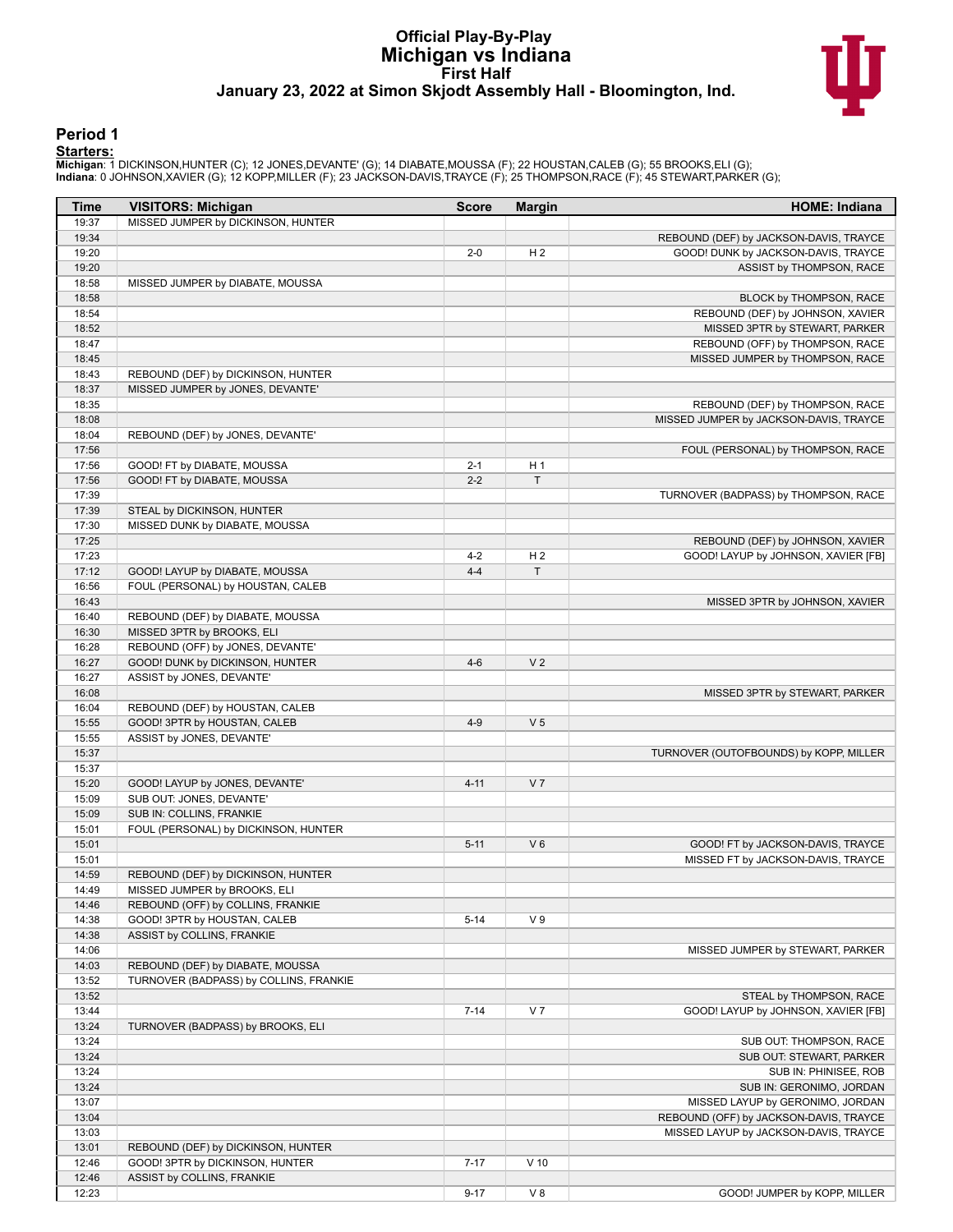| <b>Time</b>    | <b>VISITORS: Michigan</b>                         | <b>Score</b> | <b>Margin</b>   | <b>HOME: Indiana</b>                    |
|----------------|---------------------------------------------------|--------------|-----------------|-----------------------------------------|
| 12:23          |                                                   |              |                 | ASSIST by JOHNSON, XAVIER               |
| 12:08          | MISSED JUMPER by HOUSTAN, CALEB                   |              |                 |                                         |
| 12:04          |                                                   |              |                 | REBOUND (DEF) by JACKSON-DAVIS, TRAYCE  |
| 12:04          |                                                   |              |                 | SUB OUT: JOHNSON, XAVIER                |
| 12:04          |                                                   |              |                 | SUB IN: GALLOWAY, TREY                  |
| 12:04          | SUB OUT: DICKINSON, HUNTER                        |              |                 |                                         |
| 12:04          | SUB IN: JOHNS JR., BRANDON                        |              |                 |                                         |
| 11:45          |                                                   |              |                 | MISSED 3PTR by PHINISEE, ROB            |
| 11:42          | REBOUND (DEF) by DIABATE, MOUSSA                  |              |                 |                                         |
| 11:33          | MISSED LAYUP by BROOKS, ELI                       |              |                 |                                         |
| 11:33          | REBOUND (OFF) by DIABATE, MOUSSA                  |              |                 |                                         |
| 11:33          |                                                   |              |                 | FOUL (PERSONAL) by PHINISEE, ROB        |
| 11:33          |                                                   |              |                 |                                         |
| 11:33          | GOOD! FT by DIABATE, MOUSSA                       | $9 - 18$     | V <sub>9</sub>  |                                         |
| 11:33          | GOOD! FT by DIABATE, MOUSSA                       | $9 - 19$     | $V$ 10          |                                         |
| 11:08          |                                                   |              |                 | MISSED JUMPER by GERONIMO, JORDAN       |
| 11:06          |                                                   |              |                 | REBOUND (OFF) by JACKSON-DAVIS, TRAYCE  |
| 11:05          |                                                   |              |                 | MISSED LAYUP by JACKSON-DAVIS, TRAYCE   |
| 11:05          | BLOCK by JOHNS JR., BRANDON                       |              |                 |                                         |
| 10:59          | REBOUND (DEF) by BROOKS, ELI                      |              |                 |                                         |
| 10:42          | GOOD! JUMPER by DIABATE, MOUSSA [PNT]             | $9 - 21$     | V <sub>12</sub> |                                         |
| 10:42          |                                                   |              |                 | FOUL (PERSONAL) by PHINISEE, ROB        |
| 10:34          | MISSED FT by DIABATE, MOUSSA                      |              |                 |                                         |
| 10:31          |                                                   |              |                 | REBOUND (DEF) by JACKSON-DAVIS, TRAYCE  |
| 10:27          |                                                   |              |                 | MISSED 3PTR by GALLOWAY, TREY           |
| 10:19          | REBOUND (DEF) by JONES, DEVANTE'                  |              |                 |                                         |
| 10:14          | FOUL (OFF) by JONES, DEVANTE'                     |              |                 |                                         |
| 10:14          | TURNOVER (OFFENSIVE) by JONES, DEVANTE'           |              |                 |                                         |
| 10:12          |                                                   |              |                 | SUB OUT: PHINISEE, ROB                  |
| 10:12          |                                                   |              |                 | SUB OUT: KOPP, MILLER                   |
| 10:12          |                                                   |              |                 | SUB OUT: JACKSON-DAVIS, TRAYCE          |
| 10:12          |                                                   |              |                 | SUB IN: JOHNSON, XAVIER                 |
| 10:12          |                                                   |              |                 | SUB IN: DURR, MICHAEL                   |
| 10:12          |                                                   |              |                 | SUB IN: BATES, TAMAR                    |
| 10:12          | SUB OUT: COLLINS, FRANKIE                         |              |                 |                                         |
| 10:12          | SUB OUT: DIABATE, MOUSSA                          |              |                 |                                         |
| 10:12          | SUB OUT: HOUSTAN, CALEB                           |              |                 |                                         |
| 10:12<br>10:12 | SUB OUT: BROOKS, ELI                              |              |                 |                                         |
| 10:12          | SUB IN: DICKINSON, HUNTER<br>SUB IN: BUFKIN, KOBE |              |                 |                                         |
| 10:12          | SUB IN: WILLIAMS II, TERRANCE                     |              |                 |                                         |
| 10:12          | SUB IN: JONES, DEVANTE'                           |              |                 |                                         |
| 09:55          |                                                   | $11 - 21$    | $V$ 10          | GOOD! JUMPER by DURR, MICHAEL [PNT]     |
| 09:55          |                                                   |              |                 | ASSIST by GALLOWAY, TREY                |
| 09:41          | MISSED LAYUP by BUFKIN, KOBE                      |              |                 |                                         |
| 09:41          |                                                   |              |                 | BLOCK by GERONIMO, JORDAN               |
| 09:37          |                                                   |              |                 | REBOUND (DEF) by JOHNSON, XAVIER        |
| 09:35          |                                                   |              |                 | FOUL (OFF) by JOHNSON, XAVIER           |
| 09:35          |                                                   |              |                 | TURNOVER (OFFENSIVE) by JOHNSON, XAVIER |
| 09:08          | GOOD! JUMPER by DICKINSON, HUNTER                 | $11 - 23$    | $V$ 12          |                                         |
| 08:53          | FOUL (PERSONAL) by JOHNS JR., BRANDON             |              |                 |                                         |
| 08:49          |                                                   |              |                 | MISSED JUMPER by BATES, TAMAR           |
| 08:46          | REBOUND (DEF) by DICKINSON, HUNTER                |              |                 |                                         |
| 08:34          | MISSED LAYUP by JONES, DEVANTE'                   |              |                 |                                         |
| 08:34          |                                                   |              |                 | BLOCK by GERONIMO, JORDAN               |
| 08:29          |                                                   |              |                 | REBOUND (DEF) by BATES, TAMAR           |
| 08:25          |                                                   | 13-23        | $V$ 10          | GOOD! JUMPER by DURR, MICHAEL           |
| 08:25          |                                                   |              |                 | ASSIST by JOHNSON, XAVIER               |
| 08:02          | GOOD! 3PTR by JOHNS JR., BRANDON                  | 13-26        | V <sub>13</sub> |                                         |
| 08:02          | ASSIST by JONES, DEVANTE'                         |              |                 |                                         |
| 07:44          |                                                   |              |                 | MISSED JUMPER by JOHNSON, XAVIER        |
| 07:41          | REBOUND (DEF) by DICKINSON, HUNTER                |              |                 |                                         |
| 07:16          | GOOD! 3PTR by WILLIAMS II, TERRANCE               | 13-29        | V <sub>16</sub> |                                         |
| 07:16          | ASSIST by JONES, DEVANTE'                         |              |                 |                                         |
| 07:09          |                                                   |              |                 | TIMEOUT 30SEC                           |
| 07:09          |                                                   |              |                 |                                         |
| 07:09          |                                                   |              |                 | SUB OUT: GERONIMO, JORDAN               |
| 07:09          |                                                   |              |                 | SUB IN: THOMPSON, RACE                  |
| 07:09          | SUB OUT: JOHNS JR., BRANDON                       |              |                 |                                         |
| 07:09          | SUB IN: DIABATE, MOUSSA                           |              |                 |                                         |
| 06:58          |                                                   | 15-29        | V <sub>14</sub> | GOOD! LAYUP by THOMPSON, RACE [PNT]     |
| 06:58          |                                                   |              |                 | ASSIST by GALLOWAY, TREY                |
| 06:35          | MISSED 3PTR by BUFKIN, KOBE                       |              |                 |                                         |
| 06:34          |                                                   |              |                 | REBOUND (DEF) by TEAM                   |
| 06:34          | FOUL (PERSONAL) by DIABATE, MOUSSA                |              |                 |                                         |
| 06:34          | SUB OUT: BUFKIN, KOBE                             |              |                 |                                         |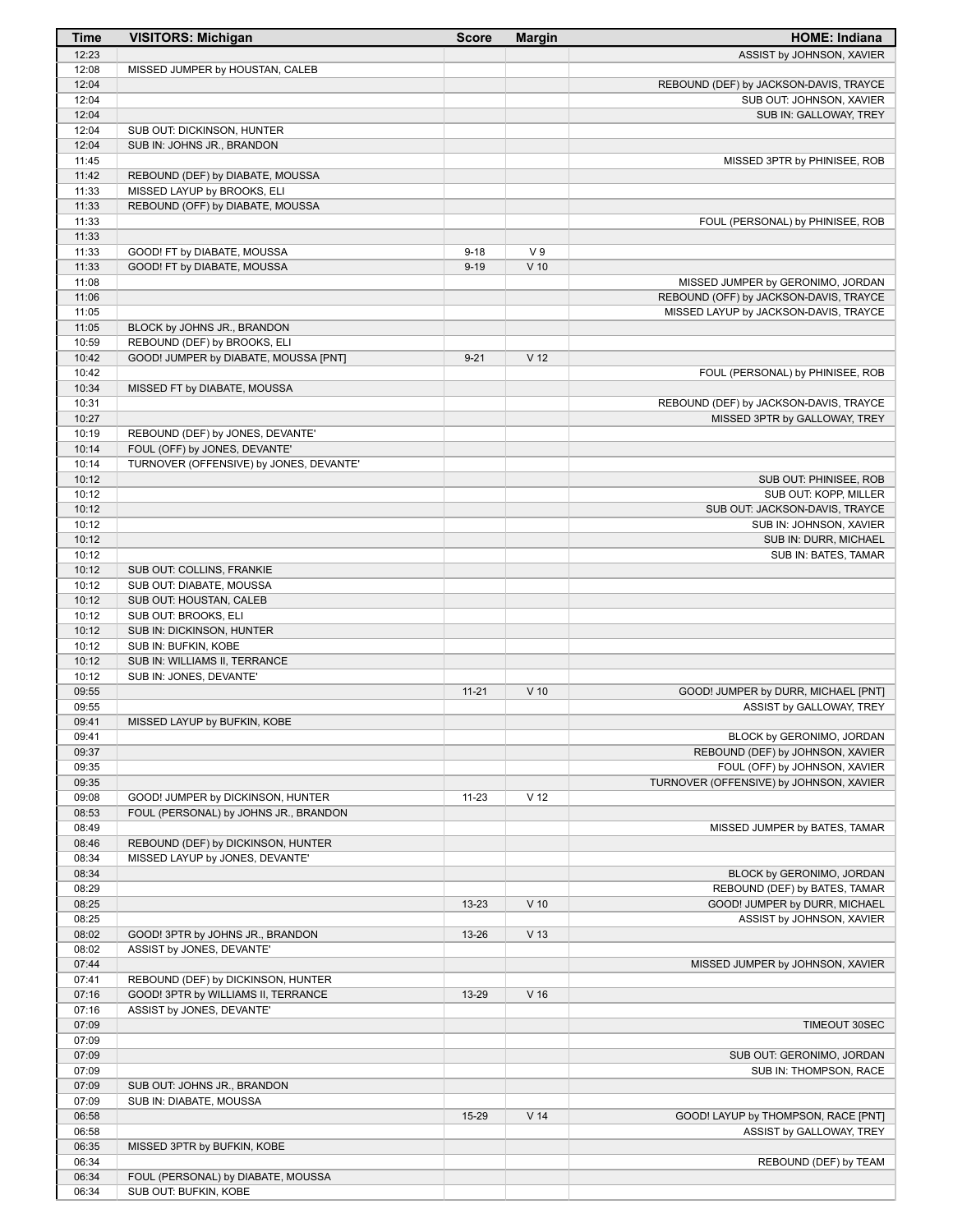| Time           | <b>VISITORS: Michigan</b>                                          | <b>Score</b> | <b>Margin</b>   | <b>HOME: Indiana</b>                                                               |
|----------------|--------------------------------------------------------------------|--------------|-----------------|------------------------------------------------------------------------------------|
| 06:34          | SUB IN: BROOKS, ELI                                                |              |                 |                                                                                    |
| 06:14          | SUB OUT: WILLIAMS II, TERRANCE                                     |              |                 |                                                                                    |
| 06:14          | SUB IN: HOUSTAN, CALEB                                             |              |                 |                                                                                    |
| 06:03          |                                                                    |              |                 | MISSED 3PTR by JOHNSON, XAVIER                                                     |
| 06:00          | REBOUND (DEF) by HOUSTAN, CALEB                                    |              |                 |                                                                                    |
| 05:42          | MISSED 3PTR by HOUSTAN, CALEB                                      |              |                 |                                                                                    |
| 05:38          |                                                                    |              |                 | REBOUND (DEF) by THOMPSON, RACE                                                    |
| 05:30          |                                                                    | 17-29        | V <sub>12</sub> | GOOD! LAYUP by JOHNSON, XAVIER [PNT]                                               |
| 05:30          | FOUL (PERSONAL) by JONES, DEVANTE'                                 |              |                 |                                                                                    |
| 05:30          | SUB OUT: JONES, DEVANTE'                                           |              |                 |                                                                                    |
| 05:30          | SUB IN: COLLINS, FRANKIE                                           |              |                 |                                                                                    |
| 05:29          |                                                                    |              |                 | MISSED FT by JOHNSON, XAVIER                                                       |
| 05:27          |                                                                    |              |                 | REBOUND (OFF) by JOHNSON, XAVIER                                                   |
| 05:09          |                                                                    |              |                 | MISSED LAYUP by JOHNSON, XAVIER                                                    |
| 05:09          | BLOCK by BROOKS, ELI                                               |              |                 |                                                                                    |
| 05:08          | REBOUND (DEF) by TEAM                                              |              |                 |                                                                                    |
| 05:08          |                                                                    |              |                 | SUB OUT: DURR, MICHAEL                                                             |
| 05:08          |                                                                    |              |                 | SUB IN: JACKSON-DAVIS, TRAYCE                                                      |
| 05:03          |                                                                    |              |                 | FOUL (PERSONAL) by BATES, TAMAR                                                    |
| 04:56          | TURNOVER (OUTOFBOUNDS) by COLLINS, FRANKIE                         |              |                 |                                                                                    |
| 04:56          |                                                                    |              |                 | SUB OUT: BATES, TAMAR                                                              |
| 04:56          |                                                                    |              |                 | SUB IN: KOPP, MILLER                                                               |
| 04:48          |                                                                    | 19-29        | $V$ 10          | GOOD! LAYUP by JACKSON-DAVIS, TRAYCE [FB/PNT]                                      |
| 04:48          |                                                                    |              |                 | ASSIST by THOMPSON, RACE                                                           |
| 04:48          | FOUL (PERSONAL) by HOUSTAN, CALEB                                  |              |                 |                                                                                    |
| 04:48          | SUB OUT: HOUSTAN, CALEB                                            |              |                 |                                                                                    |
| 04:48          | SUB IN: WILLIAMS II, TERRANCE                                      |              |                 |                                                                                    |
| 04:48          |                                                                    | 20-29        | V <sub>9</sub>  | GOOD! FT by JACKSON-DAVIS, TRAYCE [FB]                                             |
| 04:24          | MISSED JUMPER by DICKINSON, HUNTER                                 |              |                 |                                                                                    |
| 04:21          |                                                                    |              |                 | REBOUND (DEF) by THOMPSON, RACE                                                    |
| 04:20          | FOUL (PERSONAL) by COLLINS, FRANKIE                                |              |                 |                                                                                    |
| 04:20          |                                                                    | 21-29        | V8              | GOOD! FT by JOHNSON, XAVIER [FB]                                                   |
| 04:20          |                                                                    | 22-29        | V <sub>7</sub>  | GOOD! FT by JOHNSON, XAVIER [FB]                                                   |
| 04:03          | GOOD! JUMPER by WILLIAMS II, TERRANCE                              | 22-31        | V <sub>9</sub>  |                                                                                    |
| 03:45          |                                                                    |              |                 | MISSED 3PTR by THOMPSON, RACE                                                      |
| 03:41          | REBOUND (DEF) by BROOKS, ELI                                       |              |                 |                                                                                    |
| 03:36          | TURNOVER (LOSTBALL) by DICKINSON, HUNTER                           |              |                 |                                                                                    |
| 03:36          |                                                                    |              |                 |                                                                                    |
| 03:19          |                                                                    |              |                 | MISSED JUMPER by JACKSON-DAVIS, TRAYCE                                             |
| 03:16          | REBOUND (DEF) by COLLINS, FRANKIE                                  |              |                 |                                                                                    |
| 02:56          | GOOD! 3PTR by WILLIAMS II, TERRANCE                                | 22-34        | V <sub>12</sub> |                                                                                    |
| 02:56          | ASSIST by DICKINSON, HUNTER                                        |              |                 |                                                                                    |
| 02:29          |                                                                    | 25-34        | V <sub>9</sub>  | GOOD! 3PTR by KOPP, MILLER                                                         |
| 02:29          |                                                                    |              |                 | ASSIST by JOHNSON, XAVIER                                                          |
| 02:12          | TURNOVER (BADPASS) by COLLINS, FRANKIE                             |              |                 |                                                                                    |
| 02:12          |                                                                    |              |                 | STEAL by GALLOWAY, TREY                                                            |
| 02:05          |                                                                    |              |                 | TURNOVER (BADPASS) by JOHNSON, XAVIER                                              |
| 02:05<br>02:04 | STEAL by BROOKS, ELI<br>TURNOVER (BADPASS) by BROOKS, ELI          |              |                 |                                                                                    |
|                |                                                                    |              |                 |                                                                                    |
| 02:04<br>02:04 |                                                                    |              | V <sub>7</sub>  | STEAL by JOHNSON, XAVIER                                                           |
|                |                                                                    | 27-34        |                 | GOOD! LAYUP by JACKSON-DAVIS, TRAYCE [FB]                                          |
| 02:04<br>02:04 |                                                                    |              |                 | ASSIST by JOHNSON, XAVIER                                                          |
| 02:04          | FOUL (PERSONAL) by DICKINSON, HUNTER<br>SUB OUT: DICKINSON, HUNTER |              |                 |                                                                                    |
| 02:04          | SUB IN: JOHNS JR., BRANDON                                         |              |                 |                                                                                    |
| 02:04          |                                                                    | 28-34        | $V_6$           |                                                                                    |
| 01:44          |                                                                    |              |                 | GOOD! FT by JACKSON-DAVIS, TRAYCE [FB]<br>FOUL (PERSONAL) by JACKSON-DAVIS, TRAYCE |
| 01:44          | SUB OUT: COLLINS, FRANKIE                                          |              |                 |                                                                                    |
| 01:44          | SUB IN: BUFKIN, KOBE                                               |              |                 |                                                                                    |
| 01:31          | GOOD! DUNK by JOHNS JR., BRANDON                                   | 28-36        | V8              |                                                                                    |
| 01:31          | ASSIST by WILLIAMS II, TERRANCE                                    |              |                 |                                                                                    |
| 01:04          |                                                                    |              |                 | MISSED LAYUP by GALLOWAY, TREY                                                     |
| 01:04          |                                                                    |              |                 | REBOUND (OFF) by TEAM                                                              |
| 01:00          |                                                                    |              |                 | TURNOVER (BADPASS) by GALLOWAY, TREY                                               |
| 01:00          | STEAL by WILLIAMS II, TERRANCE                                     |              |                 |                                                                                    |
| 00:43          | TURNOVER (LOSTBALL) by BROOKS, ELI                                 |              |                 |                                                                                    |
| 00:43          |                                                                    |              |                 | STEAL by JOHNSON, XAVIER                                                           |
| 00:40          | FOUL (PERSONAL) by DIABATE, MOUSSA                                 |              |                 |                                                                                    |
| 00:40          | SUB OUT: DIABATE, MOUSSA                                           |              |                 |                                                                                    |
| 00:40          | SUB IN: FAULDS, JARON                                              |              |                 |                                                                                    |
| 00:40          |                                                                    | 29-36        | V <sub>7</sub>  | GOOD! FT by JOHNSON, XAVIER [FB]                                                   |
| 00:40          |                                                                    | 30-36        | $V_6$           | GOOD! FT by JOHNSON, XAVIER [FB]                                                   |
| 00:23          | GOOD! LAYUP by WILLIAMS II, TERRANCE [PNT]                         | 30-38        | V8              |                                                                                    |
| 00:00          |                                                                    |              |                 | MISSED 3PTR by THOMPSON, RACE                                                      |
| 00:00          |                                                                    |              |                 | REBOUND (OFF) by TEAM                                                              |
|                |                                                                    |              |                 |                                                                                    |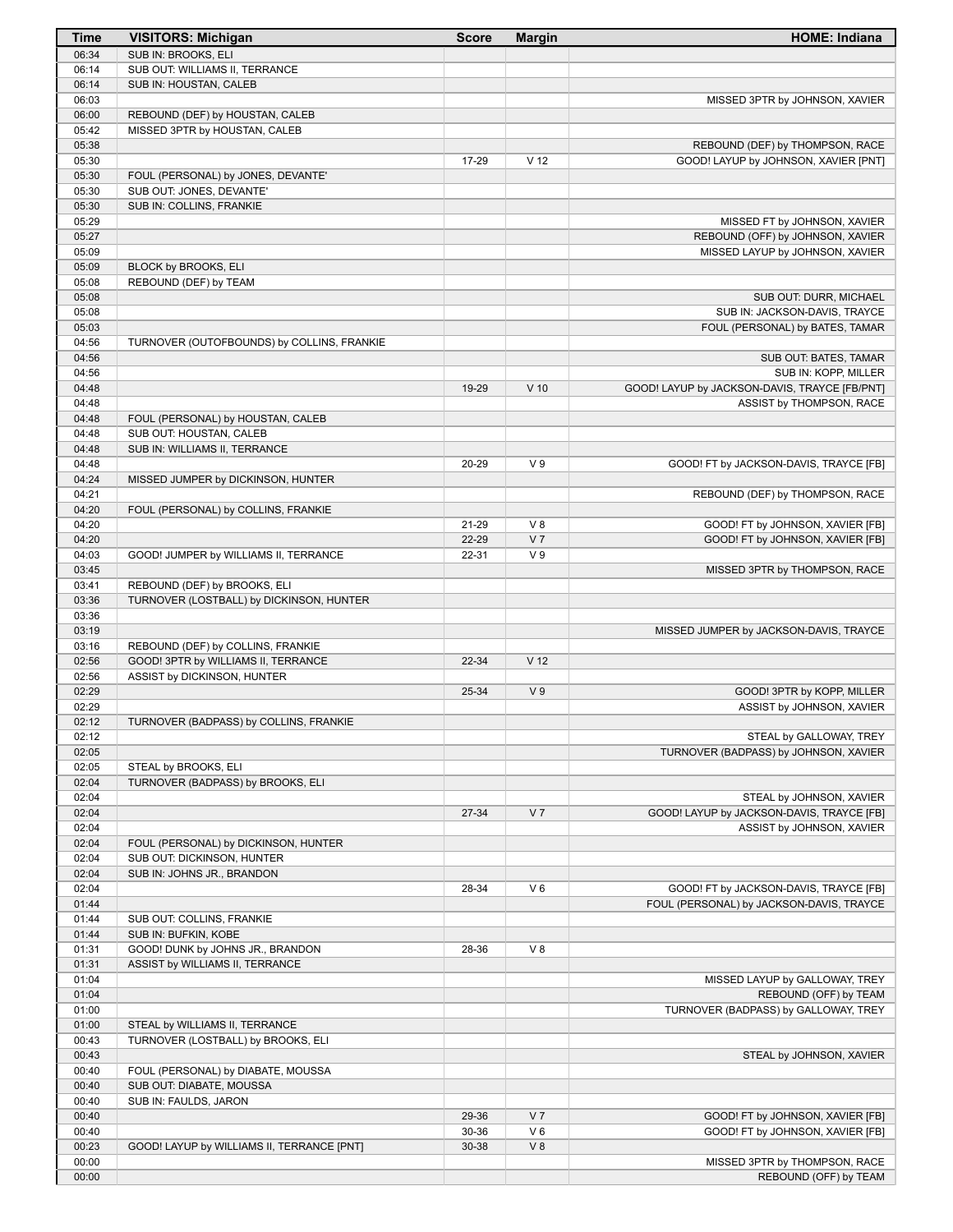# **Michigan 38, Indiana 30**

| Points (This Period) | U-M            | <b>IND</b>     |
|----------------------|----------------|----------------|
| In the Paint         | 12             | 16             |
| Off Turns            |                | 12             |
| 2nd Chance           |                |                |
| Fast Break           |                | 14             |
| Bench                | 15             |                |
| Per Poss             | 1.118<br>16/34 | 0.857<br>15/35 |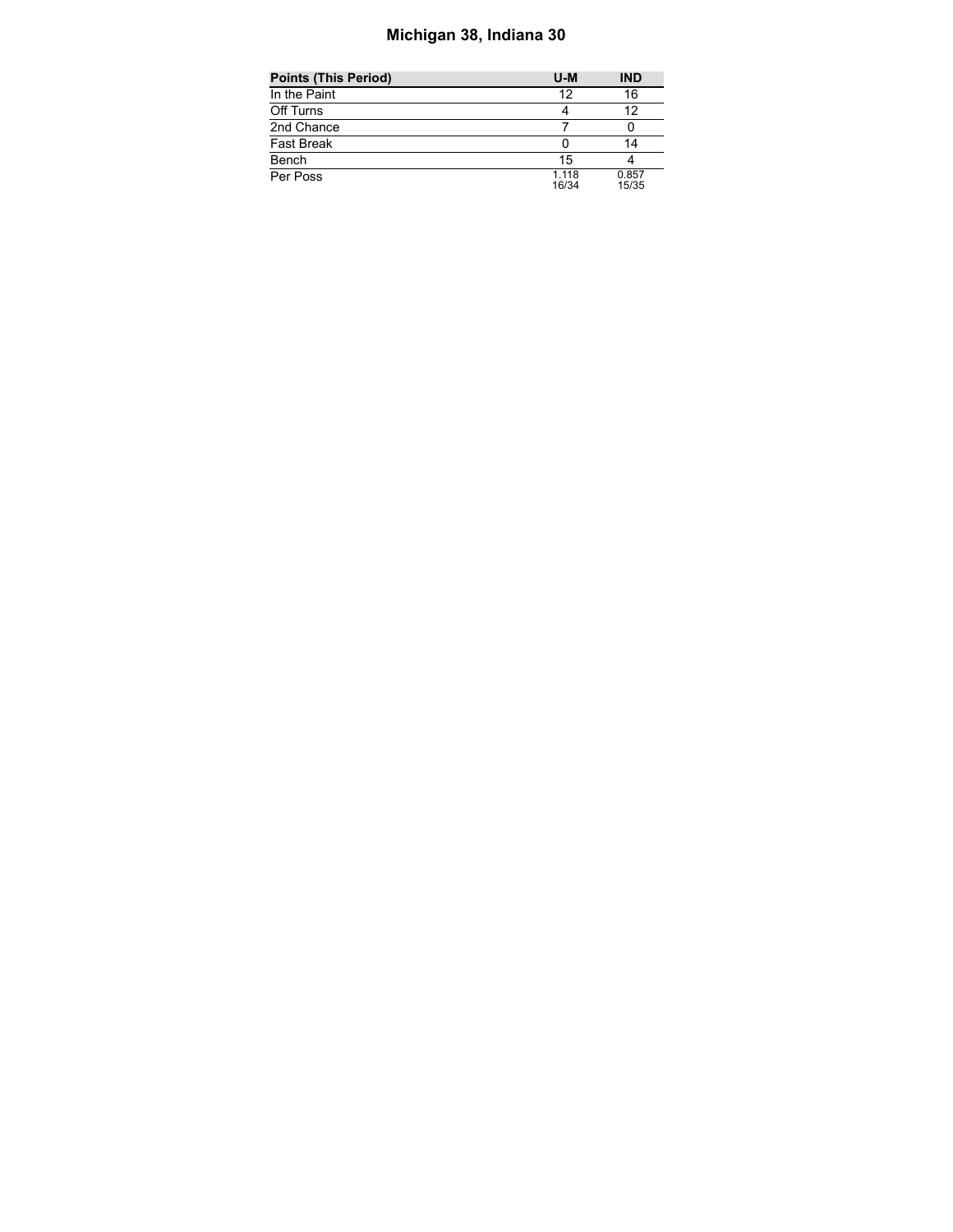#### **Official Box Score Michigan vs Indiana Second Half Statistics Only January 23, 2022 at Simon Skjodt Assembly Hall - Bloomington, Ind.**



## **Michigan 42**

| No. | Player                       | S | <b>Pts</b>    | <b>FG</b> | 3FG     | <b>FT</b> | <b>OR</b>    | <b>DR</b> | TR | PF             | $\mathsf{A}$ | <b>TO</b> | <b>Blk</b> | Stl          | Min | $+/-$        |
|-----|------------------------------|---|---------------|-----------|---------|-----------|--------------|-----------|----|----------------|--------------|-----------|------------|--------------|-----|--------------|
| 01  | DICKINSON, HUNTER            | С | 18            | $6 - 7$   | $2 - 3$ | $4-6$     | 0            | 4         | 4  | 2              | 3            |           | 0          | 0            | 17  | 15           |
| 12  | JONES, DEVANTE'              | G | 5             | $2 - 4$   | $0 - 1$ | $1 - 1$   | 0            | 1         | 1  | $\overline{2}$ | 3            | 2         | 1          | $\mathbf{0}$ | 16  | 7            |
| 14  | DIABATE, MOUSSA              | F | 2             | $0 - 2$   | $0 - 0$ | $2 - 2$   | 2            |           | 3  | 0              | 2            | 0         | 0          | 0            | 19  | 8            |
| 22  | <b>HOUSTAN, CALEB</b>        | G | 13            | $5 - 8$   | $3 - 4$ | $0 - 0$   | $\Omega$     | 4         | 4  | 1              | $\Omega$     | $\Omega$  | $\Omega$   | $\Omega$     | 15  | 11           |
| 55  | <b>BROOKS, ELI</b>           | G | $\mathcal{P}$ | $1 - 1$   | $0 - 0$ | $0 - 0$   | 0            | 3         | 3  | 0              | 2            |           | 0          |              | 18  | 9            |
| 02  | <b>BUFKIN, KOBE</b>          | G | $\Omega$      | $0 - 0$   | $0 - 0$ | $0 - 0$   | $\Omega$     | $\Omega$  | 0  |                | $\mathbf{0}$ |           | 0          | 0            | 5   | 2            |
| 05  | <b>WILLIAMS II, TERRANCE</b> | F | 0             | $0 - 1$   | $0 - 0$ | $0-0$     | 0            |           | 1  | 0              | 0            | 0         | 0          | 0            | 4   | $-1$         |
| 10  | <b>COLLINS, FRANKIE</b>      | G | $\mathcal{P}$ | $1 - 1$   | $0 - 0$ | $0 - 0$   | $\mathbf{0}$ | $\Omega$  | 0  | 0              | $\mathbf{0}$ | $\Omega$  | $\Omega$   | $\mathbf{0}$ | 1   | 2            |
| 23  | JOHNS JR., BRANDON           | F | 0             | $0 - 0$   | $0 - 0$ | $0-0$     | $\mathbf{0}$ | $\Omega$  | 0  | 0              | $\mathbf{0}$ | $\Omega$  | 0          | 0            | 3   | $-5$         |
| 25  | HOWARD, JACE                 | G | $\Omega$      | $0 - 0$   | $0 - 0$ | $0 - 0$   | $\mathbf{0}$ | $\Omega$  | 0  | 0              | $\mathbf{0}$ | $\Omega$  | $\Omega$   | $\Omega$     | 1   | 2            |
| 44  | FAULDS, JARON                | F | 0             | $0 - 0$   | $0 - 0$ | $0 - 0$   | 0            | 0         | 0  | 0              | 0            | 0         | 0          | 0            | 0   | $\mathbf{0}$ |
|     | <b>TEAM</b>                  |   |               |           |         |           |              | 0         | 1  | 0              |              |           |            |              |     |              |
|     | <b>TOTALS</b>                |   | 42            | $15 - 24$ | $5 - 8$ | $7-9$     | 3            | 14        | 17 | 6              | 10           | 6         | 1          |              | 98  |              |

| <b>Shooting By Period</b><br>Period | FG        | FG%   | 3FG       | 3FG%  | FT.       | FT%   | Deadball Rebounds: 1,0<br>Last FG Half: U-M - |
|-------------------------------------|-----------|-------|-----------|-------|-----------|-------|-----------------------------------------------|
| 2nd Half                            | $15 - 24$ | 63%   | 5-8       | 63%   | 7-9       | 78%   |                                               |
| Game                                | 29-51     | 56.9% | $11 - 17$ | 64.7% | $11 - 14$ | 78.6% |                                               |

### **Indiana 32**

| No. | Plaver                  | S | <b>Pts</b>    | FG       | 3FG      | <b>FT</b> | <b>OR</b>    | <b>DR</b>      | TR | PF       | A            | TO           | <b>BIK</b> | Stl      | Min            | $+/-$        |
|-----|-------------------------|---|---------------|----------|----------|-----------|--------------|----------------|----|----------|--------------|--------------|------------|----------|----------------|--------------|
| 00  | <b>JOHNSON, XAVIER</b>  | G | 4             | $2 - 4$  | $0 - 0$  | $0 - 2$   | 0            | 2              | 2  |          | 2            | 0            | 0          |          | 17             | -8           |
| 12  | <b>KOPP, MILLER</b>     | F | 0             | $0 - 0$  | $0 - 0$  | $0 - 0$   | $\mathbf{0}$ | $\mathbf{0}$   | 0  | 0        | 0            |              | 0          | 0        | $\overline{4}$ | $-6$         |
| 23  | JACKSON-DAVIS, TRAYCE   | F | 8             | 3-6      | $0 - 0$  | $2 - 2$   | 1            | 2              | 3  | 2        | 0            |              | 2          | 2        | 18             | $-7$         |
| 25  | <b>THOMPSON, RACE</b>   | F |               | $3 - 7$  | $1 - 2$  | $0 - 0$   | 0            | $\overline{2}$ | 2  | 2        |              | 0            |            | 0        | 15             | -8           |
| 45  | <b>STEWART, PARKER</b>  | G | 9             | $3 - 4$  | $3 - 4$  | $0 - 0$   | 0            | $\Omega$       | 0  |          |              | 0            | 0          | 0        | 11             | $-10$        |
| 01  | PHINISEE, ROB           | G | $\mathcal{P}$ | $1 - 4$  | $0 - 2$  | $0 - 0$   | $\mathbf{0}$ |                | 1  |          | 2            | $\Omega$     | 0          | 0        | 15             | $-2$         |
| 02  | <b>DURR, MICHAEL</b>    | C | 0             | $0 - 0$  | $0 - 0$  | $0 - 0$   | 0            | $\Omega$       | 0  | 1        | 0            | 0            | 0          | $\Omega$ | 1              | $-1$         |
| 03  | <b>LEAL, ANTHONY</b>    | G | 0             | $0 - 0$  | $0 - 0$  | $0 - 0$   | $\mathbf{0}$ | $\mathbf{0}$   | 0  | 0        | $\mathbf{0}$ | $\Omega$     | $\Omega$   | $\Omega$ |                | $-2$         |
| 22  | <b>GERONIMO, JORDAN</b> | F | $\mathcal{P}$ | $1 - 1$  | $0 - 0$  | $0 - 0$   | 1            | $\Omega$       | 1  | 0        | $\Omega$     |              | 0          | $\Omega$ | 5              | $-2$         |
| 32  | <b>GALLOWAY, TREY</b>   | G | 0             | $0 - 3$  | $0 - 2$  | $0 - 0$   | $\Omega$     | $\Omega$       | 0  | 0        |              | $\Omega$     | $\Omega$   |          | 11             | $\mathbf{0}$ |
| 51  | DUNCOMB, LOGAN          | C | 0             | $0 - 1$  | $0 - 0$  | $0 - 0$   | 0            | $\Omega$       | 0  | 0        | 0            | $\Omega$     | 0          | $\Omega$ |                | $-2$         |
| 53  | <b>BATES, TAMAR</b>     | G | 0             | $0 - 0$  | $0 - 0$  | $0 - 0$   | $\Omega$     | $\Omega$       | 0  | $\Omega$ | $\Omega$     | $\Omega$     | 0          | $\Omega$ |                | $-2$         |
|     | <b>TEAM</b>             |   |               |          |          |           | 1            | 0              | 1  | 0        |              | $\mathbf{0}$ |            |          |                |              |
|     | <b>TOTALS</b>           |   |               | 32 13-30 | $4 - 10$ | $2 - 4$   | 3            |                | 10 | 8        |              | 3            | 3          | 4        | 98             |              |

| <b>Shooting By Period</b><br>Period | FG        | FG%   | 3FG      | 3FG%  |          | FT%   | Deadball Rebounds: 3,0<br>Last FG Half: IND - |
|-------------------------------------|-----------|-------|----------|-------|----------|-------|-----------------------------------------------|
| 2nd Half                            | $13 - 30$ | 43%   | $4 - 10$ | 40%   | $2 - 4$  | 50%   |                                               |
| Game                                | $24 - 61$ | 39.3% | $5 - 19$ | 26.3% | $9 - 13$ | 69.2% |                                               |

Game Notes: Officials: **D.J. Carstensen, Bert Smith, Roger Ayers** Attendance: **17222** Start Time: **03:39 PM ET** End Time: **05:37 PM ET** Game Duration: **1:58** Conference Game; **Score 1st 2nd TOT** U-M 38 42 **80** IND 30 32 **62 Points (This Period) U-M IND** In the Paint 16 16 Off Turns 5 4 2nd Chance 5 4 Fast Break 3 3<br>Bench 2 4 **Bench** Per Poss 1.355<br>19/31 1.000 14/32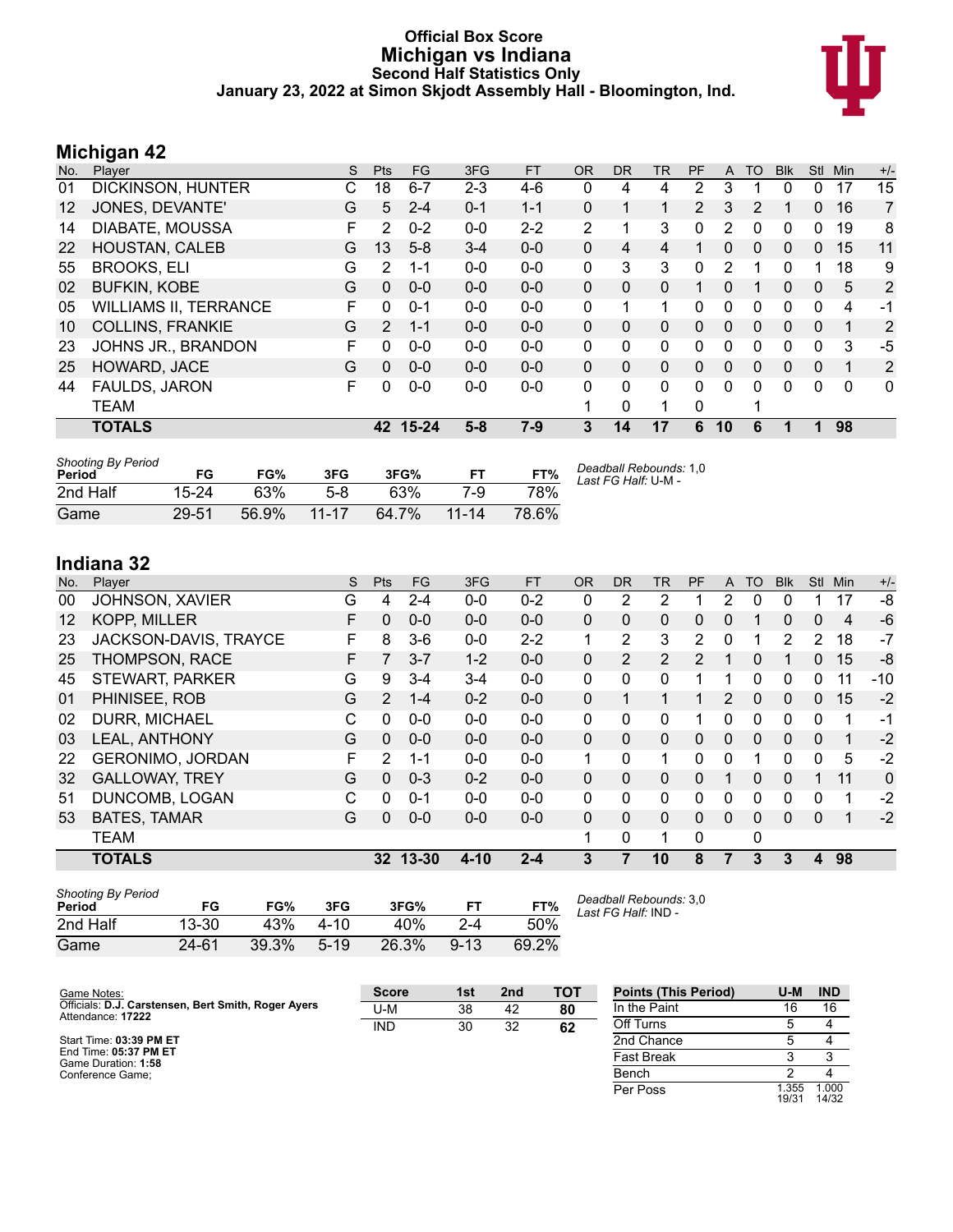#### **Official Play-By-Play Michigan vs Indiana Second Half January 23, 2022 at Simon Skjodt Assembly Hall - Bloomington, Ind.**



#### **Period 2**

<mark>Starters:</mark><br>Michigan: 1 DICKINSON,HUNTER (C); 12 JONES,DEVANTE' (G); 14 DIABATE,MOUSSA (F); 22 HOUSTAN,CALEB (G); 55 BROOKS,ELI (G);<br>Indiana: 0 JOHNSON,XAVIER (G); 12 KOPP,MILLER (F); 23 JACKSON-DAVIS,TRAYCE (F); 25 THOMPS

| Time           | <b>VISITORS: Michigan</b>               | <b>Score</b>   | <b>Margin</b>           | <b>HOME: Indiana</b>                                                   |
|----------------|-----------------------------------------|----------------|-------------------------|------------------------------------------------------------------------|
| 20:00          |                                         |                |                         | SUB OUT: GALLOWAY, TREY                                                |
| 20:00          |                                         |                |                         | SUB IN: STEWART, PARKER                                                |
| 20:00          | SUB OUT: BUFKIN, KOBE                   |                |                         |                                                                        |
| 20:00          | SUB OUT: WILLIAMS II, TERRANCE          |                |                         |                                                                        |
| 20:00          | SUB OUT: JOHNS JR., BRANDON             |                |                         |                                                                        |
| 20:00          | SUB OUT: FAULDS, JARON                  |                |                         |                                                                        |
| 20:00          | SUB IN: DICKINSON, HUNTER               |                |                         |                                                                        |
| 20:00          | SUB IN: JONES, DEVANTE'                 |                |                         |                                                                        |
| 20:00          | SUB IN: DIABATE, MOUSSA                 |                |                         |                                                                        |
| 20:00          | SUB IN: HOUSTAN, CALEB                  |                |                         |                                                                        |
| 19:38          |                                         | 32-38          | $V_6$                   | GOOD! JUMPER by JOHNSON, XAVIER                                        |
| 19:21          | GOOD! JUMPER by HOUSTAN, CALEB          | $32 - 40$      | V8                      |                                                                        |
| 19:03          | FOUL (PERSONAL) by DICKINSON, HUNTER    |                |                         |                                                                        |
| 19:03          |                                         | 33-40<br>34-40 | V <sub>7</sub><br>$V_6$ | GOOD! FT by JACKSON-DAVIS, TRAYCE                                      |
| 19:03<br>18:55 |                                         |                |                         | GOOD! FT by JACKSON-DAVIS, TRAYCE<br>FOUL (PERSONAL) by THOMPSON, RACE |
| 18:37          |                                         |                |                         | FOUL (PERSONAL) by JOHNSON, XAVIER                                     |
| 18:37          | GOOD! FT by DICKINSON, HUNTER           | $34 - 41$      | V <sub>7</sub>          |                                                                        |
| 18:37          | GOOD! FT by DICKINSON, HUNTER           | 34-42          | V8                      |                                                                        |
| 18:27          |                                         |                |                         | MISSED LAYUP by THOMPSON, RACE                                         |
| 18:24          | REBOUND (DEF) by DICKINSON, HUNTER      |                |                         |                                                                        |
| 18:23          | GOOD! LAYUP by JONES, DEVANTE' [FB]     | 34-44          | $V$ 10                  |                                                                        |
| 18:23          | ASSIST by DICKINSON, HUNTER             |                |                         |                                                                        |
| 18:23          |                                         |                |                         | FOUL (PERSONAL) by STEWART, PARKER                                     |
| 18:23          | GOOD! FT by JONES, DEVANTE' [FB]        | 34-45          | $V$ 11                  |                                                                        |
| 17:58          |                                         |                |                         | MISSED LAYUP by JOHNSON, XAVIER                                        |
| 17:58          | BLOCK by JONES, DEVANTE'                |                |                         |                                                                        |
| 17:55          | REBOUND (DEF) by JONES, DEVANTE'        |                |                         |                                                                        |
| 17:47          | GOOD! 3PTR by HOUSTAN, CALEB            | 34-48          | V <sub>14</sub>         |                                                                        |
| 17:47          | ASSIST by DIABATE, MOUSSA               |                |                         |                                                                        |
| 17:17          |                                         | 36-48          | V <sub>12</sub>         | GOOD! JUMPER by JOHNSON, XAVIER [PNT]                                  |
| 16:48          | GOOD! JUMPER by DICKINSON, HUNTER [PNT] | 36-50          | V <sub>14</sub>         |                                                                        |
| 16:28          |                                         |                |                         | TURNOVER (BADPASS) by KOPP, MILLER                                     |
| 16:28          | STEAL by BROOKS, ELI                    |                |                         |                                                                        |
| 16:22          | MISSED LAYUP by DIABATE, MOUSSA         |                |                         |                                                                        |
| 16:22          |                                         |                |                         | BLOCK by THOMPSON, RACE                                                |
| 16:19          |                                         |                |                         | REBOUND (DEF) by JACKSON-DAVIS, TRAYCE                                 |
| 16:12<br>16:12 |                                         |                |                         | FOUL (OFF) by JACKSON-DAVIS, TRAYCE                                    |
| 16:12          |                                         |                |                         | TURNOVER (OFFENSIVE) by JACKSON-DAVIS, TRAYCE<br>SUB OUT: KOPP, MILLER |
| 16:12          |                                         |                |                         | SUB OUT: STEWART, PARKER                                               |
| 16:12          |                                         |                |                         | SUB IN: PHINISEE, ROB                                                  |
| 16:12          |                                         |                |                         | SUB IN: GALLOWAY, TREY                                                 |
| 15:54          | GOOD! JUMPER by HOUSTAN, CALEB          | 36-52          | V <sub>16</sub>         |                                                                        |
| 15:54          | ASSIST by JONES, DEVANTE'               |                |                         |                                                                        |
| 15:50          |                                         |                |                         |                                                                        |
| 15:50          |                                         |                |                         |                                                                        |
| 15:50          | FOUL (TECH) by HOUSTAN, CALEB           |                |                         |                                                                        |
| 15:50          | SUB OUT: DICKINSON, HUNTER              |                |                         |                                                                        |
| 15:50          | SUB IN: JOHNS JR., BRANDON              |                |                         |                                                                        |
| 15:50          |                                         |                |                         | MISSED FT by JOHNSON, XAVIER                                           |
| 15:50          |                                         |                |                         | REBOUND (OFF) by TEAM                                                  |
| 15:50          |                                         |                |                         | MISSED FT by JOHNSON, XAVIER                                           |
| 15:50          |                                         |                |                         | REBOUND (OFF) by TEAM                                                  |
| 15:36          |                                         | 38-52          | V <sub>14</sub>         | GOOD! LAYUP by JACKSON-DAVIS, TRAYCE                                   |
| 15:36          |                                         |                |                         | ASSIST by THOMPSON, RACE                                               |
| 15:19          | MISSED LAYUP by DIABATE, MOUSSA         |                |                         |                                                                        |
| 15:19          |                                         |                |                         | BLOCK by JACKSON-DAVIS, TRAYCE                                         |
| 15:15          |                                         |                |                         | REBOUND (DEF) by JACKSON-DAVIS, TRAYCE                                 |
| 15:04          |                                         | 40-52          | V <sub>12</sub>         | GOOD! LAYUP by JACKSON-DAVIS, TRAYCE                                   |
| 15:04          |                                         |                |                         | ASSIST by GALLOWAY, TREY                                               |
| 14:47          | TURNOVER (BADPASS) by JONES, DEVANTE'   |                |                         |                                                                        |
| 14:47          |                                         |                |                         | STEAL by GALLOWAY, TREY                                                |
| 14:41          |                                         |                |                         | MISSED LAYUP by GALLOWAY, TREY                                         |
| 14:37          | REBOUND (DEF) by HOUSTAN, CALEB         |                |                         |                                                                        |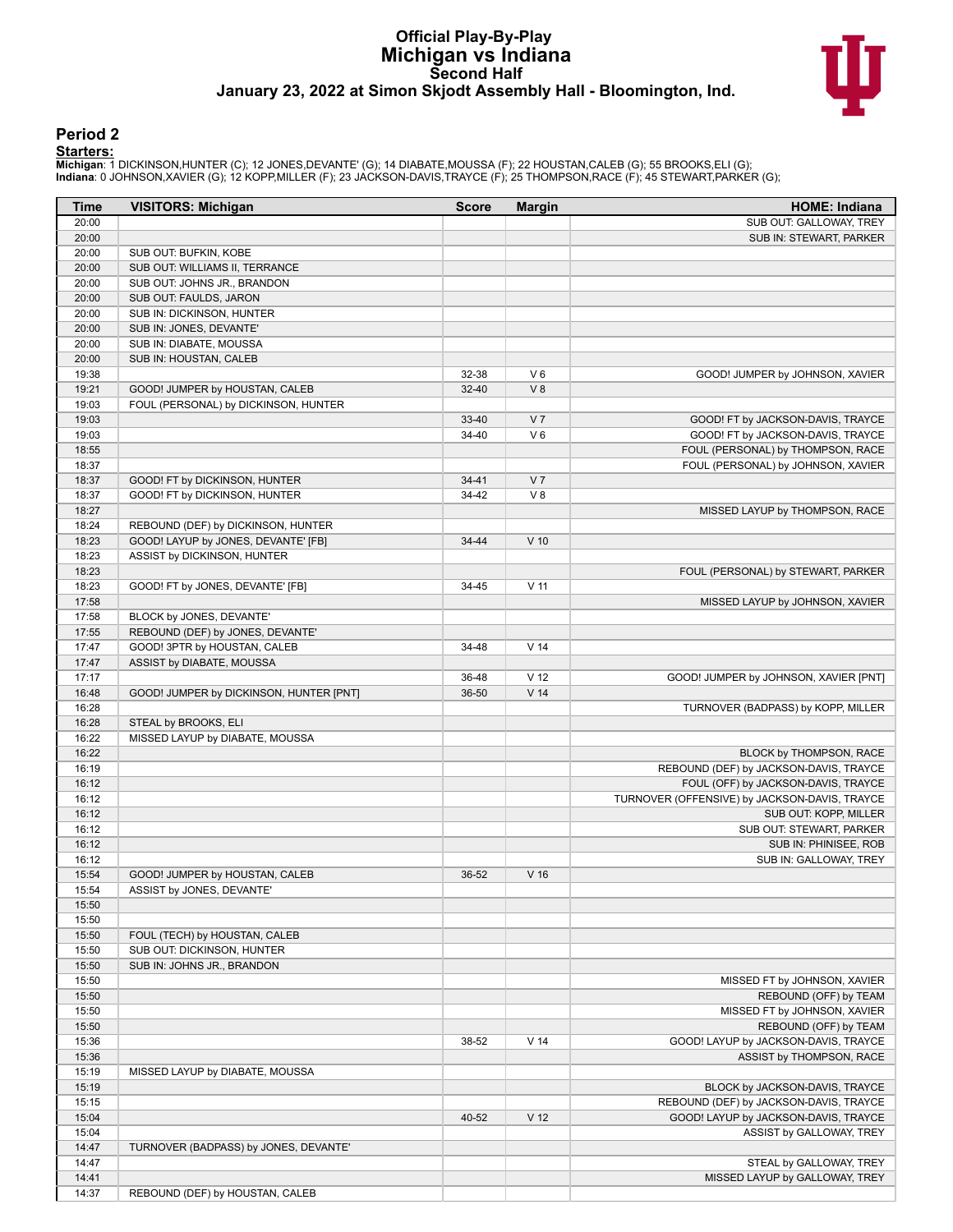| Time           | <b>VISITORS: Michigan</b>                                          | <b>Score</b> | <b>Margin</b>   | <b>HOME: Indiana</b>                                   |
|----------------|--------------------------------------------------------------------|--------------|-----------------|--------------------------------------------------------|
| 14:26          | MISSED 3PTR by HOUSTAN, CALEB                                      |              |                 |                                                        |
| 14:22          |                                                                    |              |                 | REBOUND (DEF) by JOHNSON, XAVIER                       |
| 14:14          |                                                                    | 43-52        | V <sub>9</sub>  | GOOD! 3PTR by THOMPSON, RACE [FB]                      |
| 14:14<br>14:09 | TIMEOUT 30SEC                                                      |              |                 | ASSIST by JOHNSON, XAVIER                              |
| 14:09          |                                                                    |              |                 |                                                        |
| 13:49          | MISSED 3PTR by JONES, DEVANTE'                                     |              |                 |                                                        |
| 13:46          |                                                                    |              |                 | REBOUND (DEF) by JOHNSON, XAVIER                       |
| 13:45          | SUB OUT: JOHNS JR., BRANDON                                        |              |                 |                                                        |
| 13:45          | SUB IN: DICKINSON, HUNTER                                          |              |                 |                                                        |
| 13:26          |                                                                    |              |                 | MISSED LAYUP by PHINISEE, ROB                          |
| 13:23          | REBOUND (DEF) by HOUSTAN, CALEB                                    |              |                 |                                                        |
| 13:07<br>13:07 | GOOD! 3PTR by DICKINSON, HUNTER                                    | 43-55        | V <sub>12</sub> |                                                        |
| 12:43          | ASSIST by BROOKS, ELI                                              | 45-55        | $V$ 10          | GOOD! DUNK by THOMPSON, RACE                           |
| 12:14          | MISSED LAYUP by HOUSTAN, CALEB                                     |              |                 |                                                        |
| 12:14          |                                                                    |              |                 | BLOCK by JACKSON-DAVIS, TRAYCE                         |
| 12:11          | REBOUND (OFF) by TEAM                                              |              |                 |                                                        |
| 12:08          | TURNOVER (BADPASS) by DICKINSON, HUNTER                            |              |                 |                                                        |
| 12:08          |                                                                    |              |                 | STEAL by JACKSON-DAVIS, TRAYCE                         |
| 12:03          |                                                                    |              |                 | MISSED LAYUP by JACKSON-DAVIS, TRAYCE                  |
| 12:03<br>11:55 |                                                                    |              |                 | REBOUND (OFF) by TEAM<br>MISSED DUNK by THOMPSON, RACE |
| 11:52          |                                                                    |              |                 | REBOUND (OFF) by JACKSON-DAVIS, TRAYCE                 |
| 11:50          |                                                                    |              |                 | MISSED LAYUP by JACKSON-DAVIS, TRAYCE                  |
| 11:42          | REBOUND (DEF) by BROOKS, ELI                                       |              |                 |                                                        |
| 11:40          | MISSED LAYUP by JONES, DEVANTE'                                    |              |                 |                                                        |
| 11:38          |                                                                    |              |                 | REBOUND (DEF) by THOMPSON, RACE                        |
| 11:29          |                                                                    |              |                 | MISSED 3PTR by GALLOWAY, TREY                          |
| 11:24          | REBOUND (DEF) by DICKINSON, HUNTER                                 |              |                 |                                                        |
| 11:00          | MISSED LAYUP by HOUSTAN, CALEB                                     |              |                 |                                                        |
| 10:58<br>10:54 | REBOUND (OFF) by DIABATE, MOUSSA<br>GOOD! 3PTR by HOUSTAN, CALEB   | 45-58        | V <sub>13</sub> |                                                        |
| 10:54          | ASSIST by JONES, DEVANTE'                                          |              |                 |                                                        |
| 10:45          |                                                                    |              |                 | TIMEOUT 30SEC                                          |
| 10:45          |                                                                    |              |                 |                                                        |
| 10:45          | SUB OUT: JONES, DEVANTE'                                           |              |                 |                                                        |
| 10:45          | SUB IN: BUFKIN, KOBE                                               |              |                 |                                                        |
| 10:45<br>10:45 |                                                                    |              |                 | SUB OUT: THOMPSON, RACE<br>SUB IN: GERONIMO, JORDAN    |
| 10:32          |                                                                    |              |                 | MISSED LAYUP by JOHNSON, XAVIER                        |
| 10:28          | REBOUND (DEF) by BROOKS, ELI                                       |              |                 |                                                        |
| 10:04          | TURNOVER (BADPASS) by BROOKS, ELI                                  |              |                 |                                                        |
| 10:04          |                                                                    |              |                 | STEAL by JACKSON-DAVIS, TRAYCE                         |
| 09:52          |                                                                    | 47-58        | V <sub>11</sub> | GOOD! LAYUP by JACKSON-DAVIS, TRAYCE                   |
| 09:52<br>09:29 | GOOD! 3PTR by DICKINSON, HUNTER                                    | 47-61        | V <sub>14</sub> | ASSIST by PHINISEE, ROB                                |
| 09:29          | ASSIST by BROOKS, ELI                                              |              |                 |                                                        |
| 09:03          |                                                                    |              |                 | MISSED 3PTR by PHINISEE, ROB                           |
| 09:01          | REBOUND (DEF) by DICKINSON, HUNTER                                 |              |                 |                                                        |
| 08:33          | MISSED 3PTR by DICKINSON, HUNTER                                   |              |                 |                                                        |
| 08:30          |                                                                    |              |                 | REBOUND (DEF) by PHINISEE, ROB                         |
| 08:14          |                                                                    |              |                 | MISSED JUMPER by JACKSON-DAVIS, TRAYCE                 |
| 08:11          | REBOUND (DEF) by HOUSTAN, CALEB                                    |              |                 |                                                        |
| 07:55<br>07:46 | GOOD! JUMPER by BROOKS, ELI [PNT]                                  | 47-63        | $V$ 16          | MISSED 3PTR by GALLOWAY, TREY                          |
| 07:42          |                                                                    |              |                 | REBOUND (OFF) by GERONIMO, JORDAN                      |
| 07:41          |                                                                    | 49-63        | V <sub>14</sub> | GOOD! DUNK by GERONIMO, JORDAN                         |
| 07:25          |                                                                    |              |                 |                                                        |
| 07:25          |                                                                    |              |                 | SUB OUT: JOHNSON, XAVIER                               |
| 07:25          |                                                                    |              |                 | SUB OUT: JACKSON-DAVIS, TRAYCE                         |
| 07:25          |                                                                    |              |                 | SUB IN: DURR, MICHAEL                                  |
| 07:25<br>07:25 | SUB OUT: HOUSTAN, CALEB                                            |              |                 | SUB IN: STEWART, PARKER                                |
| 07:25          | SUB OUT: BROOKS, ELI                                               |              |                 |                                                        |
| 07:25          | SUB IN: WILLIAMS II, TERRANCE                                      |              |                 |                                                        |
| 07:25          | SUB IN: JONES, DEVANTE'                                            |              |                 |                                                        |
| 07:16          | GOOD! LAYUP by DICKINSON, HUNTER [PNT]                             | 49-65        | $V$ 16          |                                                        |
| 07:16          | ASSIST by DIABATE, MOUSSA                                          |              |                 |                                                        |
| 06:58          |                                                                    | 52-65        | V <sub>13</sub> | GOOD! 3PTR by STEWART, PARKER                          |
| 06:58          |                                                                    |              |                 | ASSIST by PHINISEE, ROB                                |
| 06:42<br>06:42 | FOUL (OFF) by BUFKIN, KOBE<br>TURNOVER (OFFENSIVE) by BUFKIN, KOBE |              |                 |                                                        |
| 06:24          |                                                                    |              |                 | TURNOVER (BADPASS) by GERONIMO, JORDAN                 |
| 06:24          | SUB OUT: BUFKIN, KOBE                                              |              |                 |                                                        |
| 06:24          | SUB IN: BROOKS, ELI                                                |              |                 |                                                        |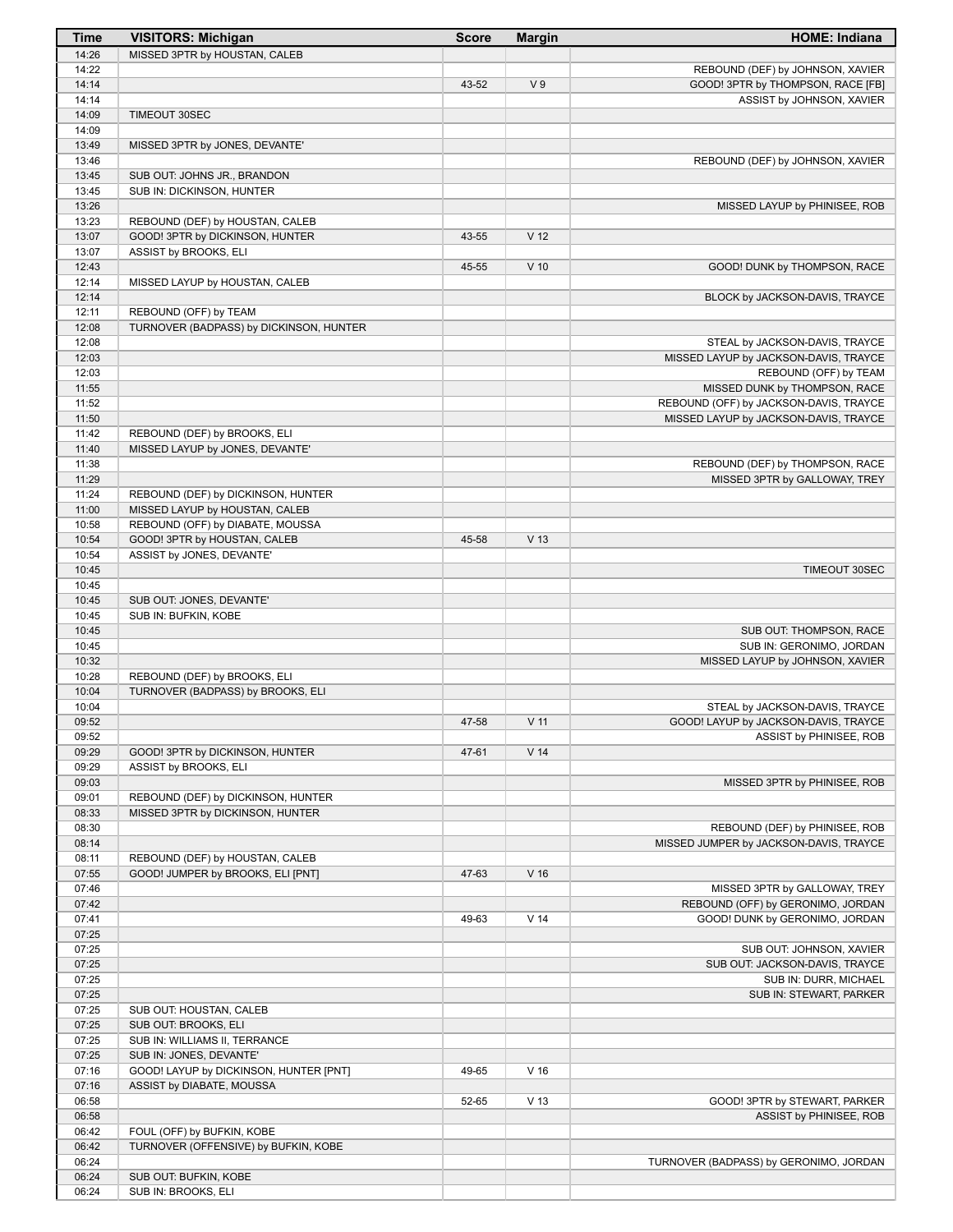| Time  | <b>VISITORS: Michigan</b>              | <b>Score</b> | <b>Margin</b>   | <b>HOME: Indiana</b>                     |
|-------|----------------------------------------|--------------|-----------------|------------------------------------------|
| 06:24 |                                        |              |                 | SUB OUT: GERONIMO, JORDAN                |
| 06:24 |                                        |              |                 | SUB IN: THOMPSON, RACE                   |
| 06:06 | GOOD! DUNK by DICKINSON, HUNTER        | 52-67        | V <sub>15</sub> |                                          |
| 06:06 |                                        |              |                 | FOUL (PERSONAL) by DURR, MICHAEL         |
| 06:06 |                                        |              |                 | SUB OUT: DURR, MICHAEL                   |
| 06:06 |                                        |              |                 | SUB IN: JACKSON-DAVIS, TRAYCE            |
| 06:06 | GOOD! FT by DICKINSON, HUNTER          | 52-68        | V <sub>16</sub> |                                          |
| 05:45 |                                        | 54-68        | V <sub>14</sub> | GOOD! DUNK by THOMPSON, RACE             |
| 05:45 |                                        |              |                 | ASSIST by STEWART, PARKER                |
| 05:21 |                                        |              |                 | FOUL (PERSONAL) by JACKSON-DAVIS, TRAYCE |
| 05:21 | MISSED FT by DICKINSON, HUNTER         |              |                 |                                          |
| 05:21 | REBOUND (OFF) by TEAM                  |              |                 |                                          |
| 05:21 |                                        |              |                 | SUB OUT: GALLOWAY, TREY                  |
| 05:21 |                                        |              |                 | SUB IN: JOHNSON, XAVIER                  |
| 05:21 | GOOD! FT by DICKINSON, HUNTER          | 54-69        | V <sub>15</sub> |                                          |
| 05:14 |                                        | 57-69        | V <sub>12</sub> | GOOD! 3PTR by STEWART, PARKER            |
| 04:39 | MISSED JUMPER by WILLIAMS II, TERRANCE |              |                 |                                          |
| 04:34 | REBOUND (OFF) by DIABATE, MOUSSA       |              |                 |                                          |
| 04:23 | GOOD! LAYUP by JONES, DEVANTE'         | 57-71        | V <sub>14</sub> |                                          |
| 04:23 | ASSIST by DICKINSON, HUNTER            |              |                 |                                          |
| 04:07 |                                        | 60-71        | V <sub>11</sub> | GOOD! 3PTR by STEWART, PARKER            |
| 04:07 |                                        |              |                 | ASSIST by JOHNSON, XAVIER                |
| 03:44 |                                        |              |                 | FOUL (PERSONAL) by THOMPSON, RACE        |
| 03:44 |                                        |              |                 |                                          |
| 03:44 | SUB OUT: WILLIAMS II, TERRANCE         |              |                 |                                          |
| 03:44 | SUB IN: HOUSTAN, CALEB                 |              |                 |                                          |
| 03:44 | GOOD! FT by DIABATE, MOUSSA            | 60-72        | V <sub>12</sub> |                                          |
| 03:44 | GOOD! FT by DIABATE, MOUSSA            | 60-73        | V <sub>13</sub> |                                          |
| 03:27 |                                        |              |                 | MISSED 3PTR by THOMPSON, RACE            |
| 03:24 | REBOUND (DEF) by HOUSTAN, CALEB        |              |                 |                                          |
| 02:54 | TURNOVER (SHOTCLOCK) by TEAM           |              |                 |                                          |
| 02:46 | FOUL (PERSONAL) by JONES, DEVANTE'     |              |                 |                                          |
| 02:35 |                                        | 62-73        | V <sub>11</sub> | GOOD! LAYUP by PHINISEE, ROB [PNT]       |
| 02:16 | GOOD! LAYUP by DICKINSON, HUNTER [PNT] | 62-75        | V <sub>13</sub> |                                          |
| 02:16 | ASSIST by JONES, DEVANTE'              |              |                 |                                          |
| 02:16 |                                        |              |                 | FOUL (PERSONAL) by PHINISEE, ROB         |
| 02:16 | MISSED FT by DICKINSON, HUNTER         |              |                 |                                          |
| 02:14 |                                        |              |                 | REBOUND (DEF) by THOMPSON, RACE          |
| 02:00 |                                        |              |                 | MISSED LAYUP by THOMPSON, RACE           |
| 01:57 | REBOUND (DEF) by DIABATE, MOUSSA       |              |                 |                                          |
| 01:42 | TURNOVER (BADPASS) by JONES, DEVANTE'  |              |                 |                                          |
| 01:42 |                                        |              |                 | STEAL by JOHNSON, XAVIER                 |
| 01:42 | FOUL (PERSONAL) by DICKINSON, HUNTER   |              |                 |                                          |
| 01:37 | FOUL (PERSONAL) by JONES, DEVANTE'     |              |                 |                                          |
| 01:34 |                                        |              |                 | MISSED 3PTR by PHINISEE, ROB             |
| 01:30 | REBOUND (DEF) by DICKINSON, HUNTER     |              |                 |                                          |
| 01:15 | GOOD! 3PTR by HOUSTAN, CALEB           | 62-78        | V <sub>16</sub> |                                          |
| 01:15 | ASSIST by DICKINSON, HUNTER            |              |                 |                                          |
| 01:01 |                                        |              |                 | MISSED 3PTR by STEWART, PARKER           |
| 00:58 | REBOUND (DEF) by BROOKS, ELI           |              |                 |                                          |
| 00:55 | TIMEOUT 30SEC                          |              |                 |                                          |
| 00:55 |                                        |              |                 | SUB OUT: JOHNSON, XAVIER                 |
| 00:55 |                                        |              |                 | SUB OUT: PHINISEE, ROB                   |
| 00:55 |                                        |              |                 | SUB OUT: JACKSON-DAVIS, TRAYCE           |
| 00:55 |                                        |              |                 | SUB OUT: THOMPSON, RACE                  |
| 00:55 |                                        |              |                 | SUB IN: LEAL, ANTHONY                    |
| 00:55 |                                        |              |                 | SUB IN: GERONIMO, JORDAN                 |
| 00:55 |                                        |              |                 | SUB IN: DUNCOMB, LOGAN                   |
| 00:55 |                                        |              |                 | SUB IN: BATES, TAMAR                     |
| 00:55 | SUB OUT: DICKINSON, HUNTER             |              |                 |                                          |
| 00:55 | SUB OUT: JONES, DEVANTE'               |              |                 |                                          |
| 00:55 | SUB OUT: DIABATE, MOUSSA               |              |                 |                                          |
| 00:55 | SUB OUT: HOUSTAN, CALEB                |              |                 |                                          |
| 00:55 | SUB OUT: BROOKS, ELI                   |              |                 |                                          |
| 00:55 | SUB IN: BUFKIN, KOBE                   |              |                 |                                          |
| 00:55 | SUB IN: WILLIAMS II, TERRANCE          |              |                 |                                          |
| 00:55 | SUB IN: COLLINS, FRANKIE               |              |                 |                                          |
| 00:55 | SUB IN: JOHNS JR., BRANDON             |              |                 |                                          |
| 00:55 | SUB IN: HOWARD, JACE                   |              |                 |                                          |
| 00:42 | GOOD! LAYUP by COLLINS, FRANKIE        | 62-80        | V <sub>18</sub> |                                          |
| 00:25 |                                        |              |                 | MISSED LAYUP by DUNCOMB, LOGAN           |
| 00:22 | REBOUND (DEF) by WILLIAMS II, TERRANCE |              |                 |                                          |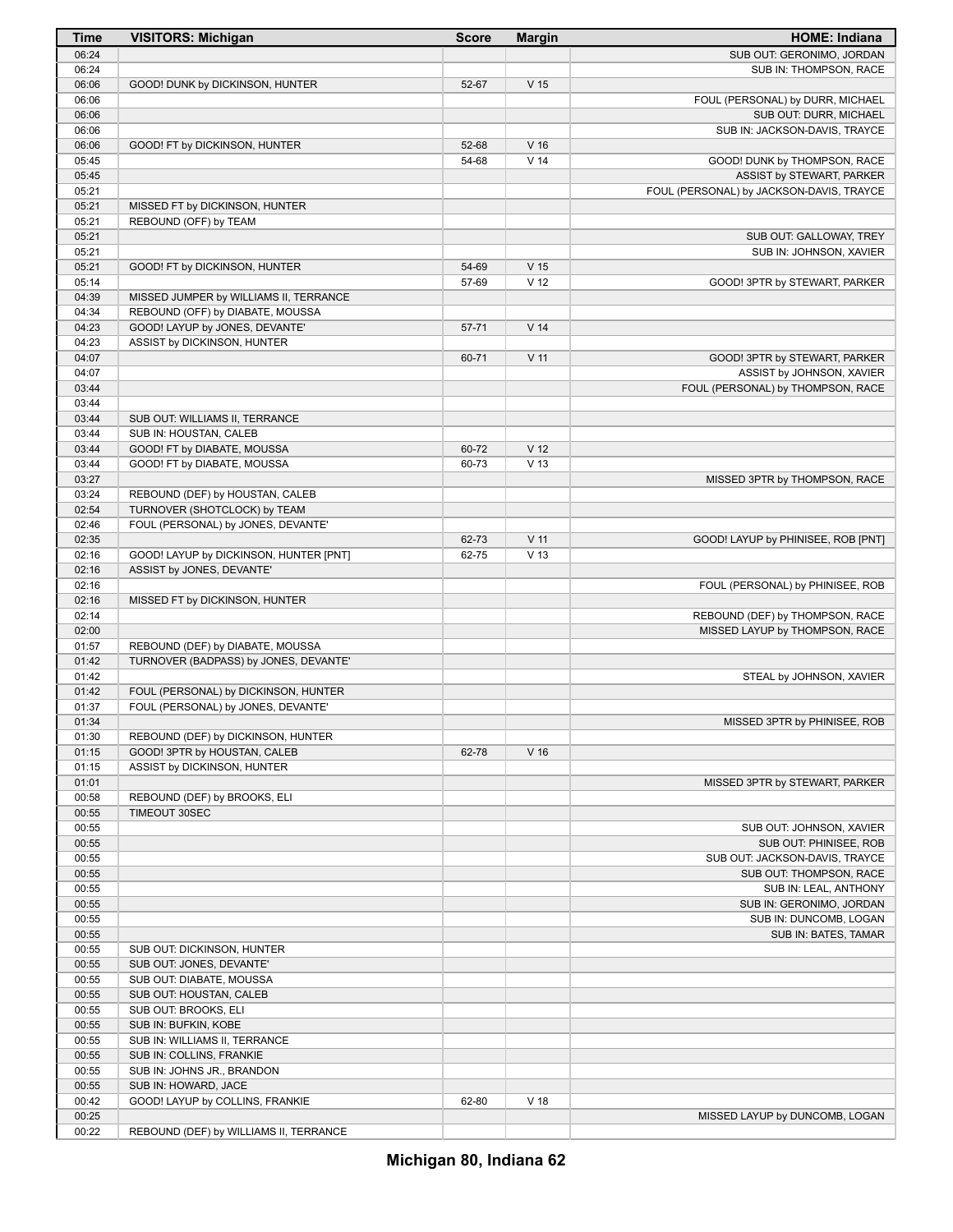| <b>Points (This Period)</b> | $U-M$          | <b>IND</b>     |
|-----------------------------|----------------|----------------|
| In the Paint                | 16             | 16             |
| Off Turns                   | 5              |                |
| 2nd Chance                  | 5              |                |
| <b>Fast Break</b>           | 3              |                |
| Bench                       | າ              |                |
| Per Poss                    | 1.355<br>19/31 | 1.000<br>14/32 |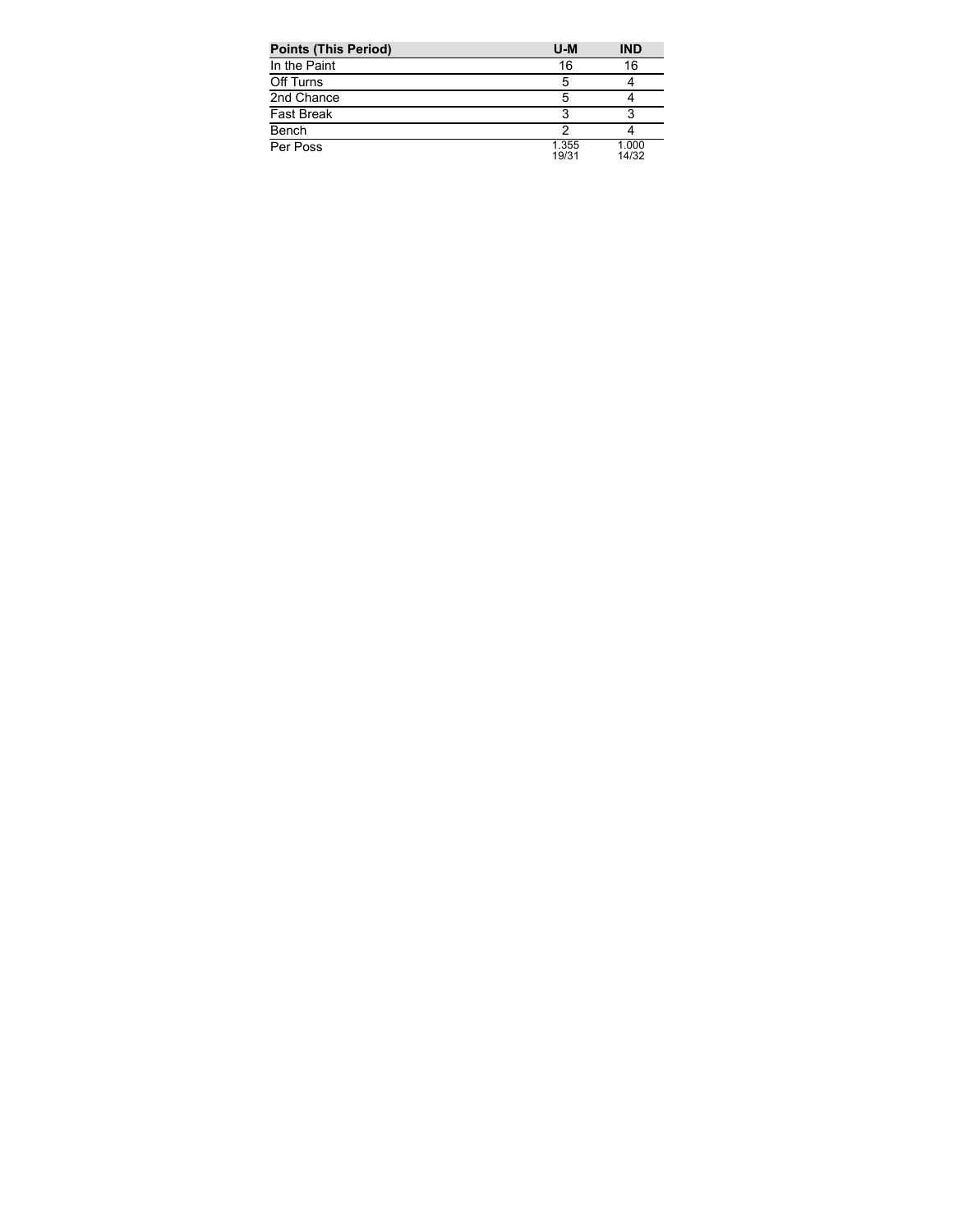### **Official Scoring/Possession Reference Chart Michigan vs Indiana Period 1 January 23, 2022 at Simon Skjodt Assembly Hall - Bloomington, Ind.**



#### **Period 1**

<mark>Starters:</mark><br>Michigan: 1 DICKINSON,HUNTER (C); 12 JONES,DEVANTE' (G); 14 DIABATE,MOUSSA (F); 22 HOUSTAN,CALEB (G); 55 BROOKS,ELI (G);<br>Indiana: 0 JOHNSON,XAVIER (G); 12 KOPP,MILLER (F); 23 JACKSON-DAVIS,TRAYCE (F); 25 THOMPS

| <b>Time</b> | <b>VISITORS: Michigan</b>                  | <b>Score</b> | <b>Margin</b>   | <b>HOME: Indiana</b>                             |
|-------------|--------------------------------------------|--------------|-----------------|--------------------------------------------------|
| 19:20       |                                            | $2 - 0$      | H <sub>2</sub>  | GOOD! DUNK by JACKSON-DAVIS, TRAYCE              |
| 17:56       | GOOD! FT by DIABATE, MOUSSA                | $2 - 1$      | H <sub>1</sub>  |                                                  |
| 17:56       | GOOD! FT by DIABATE, MOUSSA                | $2 - 2$      | T               |                                                  |
| 17:23       |                                            | 4-2          | H <sub>2</sub>  | GOOD! LAYUP by JOHNSON, XAVIER [FB]              |
| 17:12       | GOOD! LAYUP by DIABATE, MOUSSA             | $4 - 4$      | T               |                                                  |
| 16:27       | GOOD! DUNK by DICKINSON, HUNTER            | 4-6          | V <sub>2</sub>  |                                                  |
| 15:55       | GOOD! 3PTR by HOUSTAN, CALEB               | 4-9          | V <sub>5</sub>  |                                                  |
| 15:20       | GOOD! LAYUP by JONES, DEVANTE'             | $4 - 11$     | V <sub>7</sub>  |                                                  |
| 15:01       |                                            | $5 - 11$     | $V_6$           | GOOD! FT by JACKSON-DAVIS, TRAYCE                |
| 14:38       | GOOD! 3PTR by HOUSTAN, CALEB               | $5 - 14$     | V <sub>9</sub>  |                                                  |
| 13:44       |                                            | $7 - 14$     | V <sub>7</sub>  | GOOD! LAYUP by JOHNSON, XAVIER [FB]              |
| 12:46       | GOOD! 3PTR by DICKINSON, HUNTER            | $7-17$       | $V$ 10          |                                                  |
| 12:23       |                                            | $9 - 17$     | V8              | GOOD! JUMPER by KOPP, MILLER                     |
| 11:33       | GOOD! FT by DIABATE, MOUSSA                | $9-18$       | V <sub>9</sub>  |                                                  |
| 11:33       | GOOD! FT by DIABATE, MOUSSA                | $9 - 19$     | $V$ 10          |                                                  |
| 10:42       | GOOD! JUMPER by DIABATE, MOUSSA [PNT]      | $9 - 21$     | V <sub>12</sub> |                                                  |
| 09:55       |                                            | $11 - 21$    | $V$ 10          | GOOD! JUMPER by DURR, MICHAEL [PNT]              |
| 09:08       | GOOD! JUMPER by DICKINSON, HUNTER          | 11-23        | V 12            |                                                  |
| 08:25       |                                            | 13-23        | $V$ 10          | GOOD! JUMPER by DURR, MICHAEL                    |
| 08:02       | GOOD! 3PTR by JOHNS JR., BRANDON           | 13-26        | V <sub>13</sub> |                                                  |
| 07:16       | GOOD! 3PTR by WILLIAMS II, TERRANCE        | 13-29        | V <sub>16</sub> |                                                  |
| 06:58       |                                            | 15-29        | V <sub>14</sub> | GOOD! LAYUP by THOMPSON, RACE [PNT]              |
| 05:30       |                                            | 17-29        | V <sub>12</sub> | GOOD! LAYUP by JOHNSON, XAVIER [PNT]             |
| 04:48       |                                            | 19-29        | $V$ 10          | GOOD! LAYUP by JACKSON-DAVIS, TRAYCE<br>[FB/PNT] |
| 04:48       |                                            | 20-29        | V <sub>9</sub>  | GOOD! FT by JACKSON-DAVIS, TRAYCE [FB]           |
| 04:20       |                                            | 21-29        | V8              | GOOD! FT by JOHNSON, XAVIER [FB]                 |
| 04:20       |                                            | 22-29        | V <sub>7</sub>  | GOOD! FT by JOHNSON, XAVIER [FB]                 |
| 04:03       | GOOD! JUMPER by WILLIAMS II, TERRANCE      | 22-31        | V <sub>9</sub>  |                                                  |
| 02:56       | GOOD! 3PTR by WILLIAMS II, TERRANCE        | 22-34        | V <sub>12</sub> |                                                  |
| 02:29       |                                            | 25-34        | V <sub>9</sub>  | GOOD! 3PTR by KOPP, MILLER                       |
| 02:04       |                                            | 27-34        | V <sub>7</sub>  | GOOD! LAYUP by JACKSON-DAVIS, TRAYCE [FB]        |
| 02:04       |                                            | 28-34        | $V_6$           | GOOD! FT by JACKSON-DAVIS, TRAYCE [FB]           |
| 01:31       | GOOD! DUNK by JOHNS JR., BRANDON           | 28-36        | V8              |                                                  |
| 00:40       |                                            | 29-36        | V 7             | GOOD! FT by JOHNSON, XAVIER [FB]                 |
| 00:40       |                                            | 30-36        | $V_6$           | GOOD! FT by JOHNSON, XAVIER [FB]                 |
| 00:23       | GOOD! LAYUP by WILLIAMS II, TERRANCE [PNT] | 30-38        | V8              |                                                  |

**Michigan 38, Indiana 30**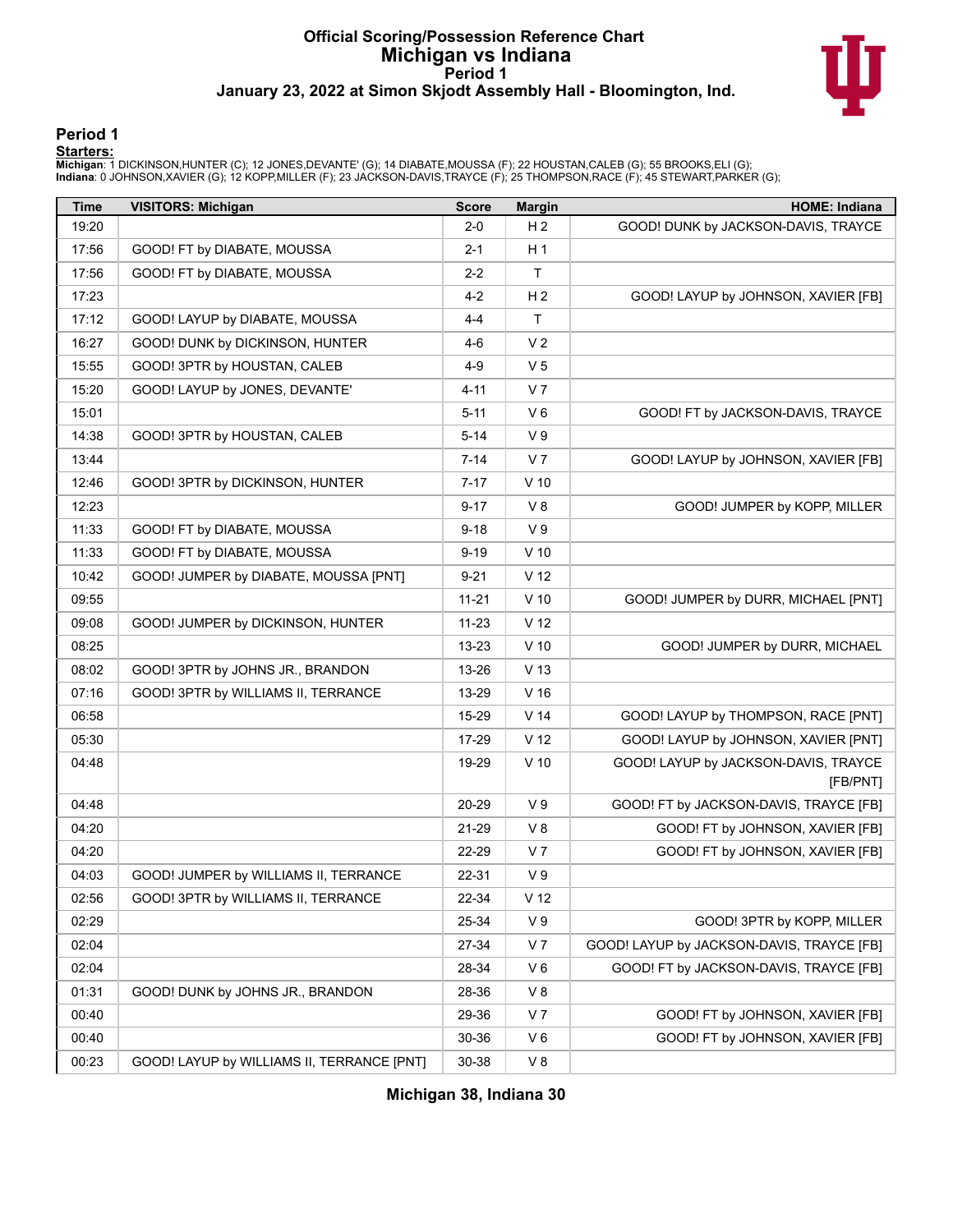### **Official Scoring/Possession Reference Chart Michigan vs Indiana Period 2 January 23, 2022 at Simon Skjodt Assembly Hall - Bloomington, Ind.**



#### **Period 2**

<mark>Starters:</mark><br>Michigan: 1 DICKINSON,HUNTER (C); 12 JONES,DEVANTE' (G); 14 DIABATE,MOUSSA (F); 22 HOUSTAN,CALEB (G); 55 BROOKS,ELI (G);<br>Indiana: 0 JOHNSON,XAVIER (G); 12 KOPP,MILLER (F); 23 JACKSON-DAVIS,TRAYCE (F); 25 THOMPS

| <b>Time</b> | <b>VISITORS: Michigan</b>               | <b>Score</b> | <b>Margin</b>   | <b>HOME: Indiana</b>                  |
|-------------|-----------------------------------------|--------------|-----------------|---------------------------------------|
| 19:38       |                                         | 32-38        | $V_6$           | GOOD! JUMPER by JOHNSON, XAVIER       |
| 19:21       | GOOD! JUMPER by HOUSTAN, CALEB          | 32-40        | V8              |                                       |
| 19:03       |                                         | 33-40        | V <sub>7</sub>  | GOOD! FT by JACKSON-DAVIS, TRAYCE     |
| 19:03       |                                         | 34-40        | $V_6$           | GOOD! FT by JACKSON-DAVIS, TRAYCE     |
| 18:37       | GOOD! FT by DICKINSON, HUNTER           | 34-41        | V <sub>7</sub>  |                                       |
| 18:37       | GOOD! FT by DICKINSON, HUNTER           | 34-42        | V8              |                                       |
| 18:23       | GOOD! LAYUP by JONES, DEVANTE' [FB]     | 34-44        | $V$ 10          |                                       |
| 18:23       | GOOD! FT by JONES, DEVANTE' [FB]        | 34-45        | V <sub>11</sub> |                                       |
| 17:47       | GOOD! 3PTR by HOUSTAN, CALEB            | 34-48        | V <sub>14</sub> |                                       |
| 17:17       |                                         | 36-48        | V 12            | GOOD! JUMPER by JOHNSON, XAVIER [PNT] |
| 16:48       | GOOD! JUMPER by DICKINSON, HUNTER [PNT] | 36-50        | V <sub>14</sub> |                                       |
| 15:54       | GOOD! JUMPER by HOUSTAN, CALEB          | 36-52        | V <sub>16</sub> |                                       |
| 15:36       |                                         | 38-52        | V <sub>14</sub> | GOOD! LAYUP by JACKSON-DAVIS, TRAYCE  |
| 15:04       |                                         | 40-52        | V 12            | GOOD! LAYUP by JACKSON-DAVIS, TRAYCE  |
| 14:14       |                                         | 43-52        | V <sub>9</sub>  | GOOD! 3PTR by THOMPSON, RACE [FB]     |
| 13:07       | GOOD! 3PTR by DICKINSON, HUNTER         | 43-55        | V <sub>12</sub> |                                       |
| 12:43       |                                         | 45-55        | $V$ 10          | GOOD! DUNK by THOMPSON, RACE          |
| 10:54       | GOOD! 3PTR by HOUSTAN, CALEB            | 45-58        | V <sub>13</sub> |                                       |
| 09:52       |                                         | 47-58        | V <sub>11</sub> | GOOD! LAYUP by JACKSON-DAVIS, TRAYCE  |
| 09:29       | GOOD! 3PTR by DICKINSON, HUNTER         | 47-61        | V <sub>14</sub> |                                       |
| 07:55       | GOOD! JUMPER by BROOKS, ELI [PNT]       | 47-63        | V <sub>16</sub> |                                       |
| 07:41       |                                         | 49-63        | V <sub>14</sub> | GOOD! DUNK by GERONIMO, JORDAN        |
| 07:16       | GOOD! LAYUP by DICKINSON, HUNTER [PNT]  | 49-65        | V <sub>16</sub> |                                       |
| 06:58       |                                         | 52-65        | V <sub>13</sub> | GOOD! 3PTR by STEWART, PARKER         |
| 06:06       | GOOD! DUNK by DICKINSON, HUNTER         | 52-67        | V <sub>15</sub> |                                       |
| 06:06       | GOOD! FT by DICKINSON, HUNTER           | 52-68        | V <sub>16</sub> |                                       |
| 05:45       |                                         | 54-68        | V <sub>14</sub> | GOOD! DUNK by THOMPSON, RACE          |
| 05:21       | GOOD! FT by DICKINSON, HUNTER           | 54-69        | V <sub>15</sub> |                                       |
| 05:14       |                                         | 57-69        | V <sub>12</sub> | GOOD! 3PTR by STEWART, PARKER         |
| 04:23       | GOOD! LAYUP by JONES, DEVANTE'          | 57-71        | V <sub>14</sub> |                                       |
| 04:07       |                                         | 60-71        | V <sub>11</sub> | GOOD! 3PTR by STEWART, PARKER         |
| 03:44       | GOOD! FT by DIABATE, MOUSSA             | 60-72        | V <sub>12</sub> |                                       |
| 03:44       | GOOD! FT by DIABATE, MOUSSA             | 60-73        | V <sub>13</sub> |                                       |
| 02:35       |                                         | 62-73        | V <sub>11</sub> | GOOD! LAYUP by PHINISEE, ROB [PNT]    |
| 02:16       | GOOD! LAYUP by DICKINSON, HUNTER [PNT]  | 62-75        | V <sub>13</sub> |                                       |
| 01:15       | GOOD! 3PTR by HOUSTAN, CALEB            | 62-78        | V <sub>16</sub> |                                       |
| 00:42       | GOOD! LAYUP by COLLINS, FRANKIE         | 62-80        | V <sub>18</sub> |                                       |

**Michigan 80, Indiana 62**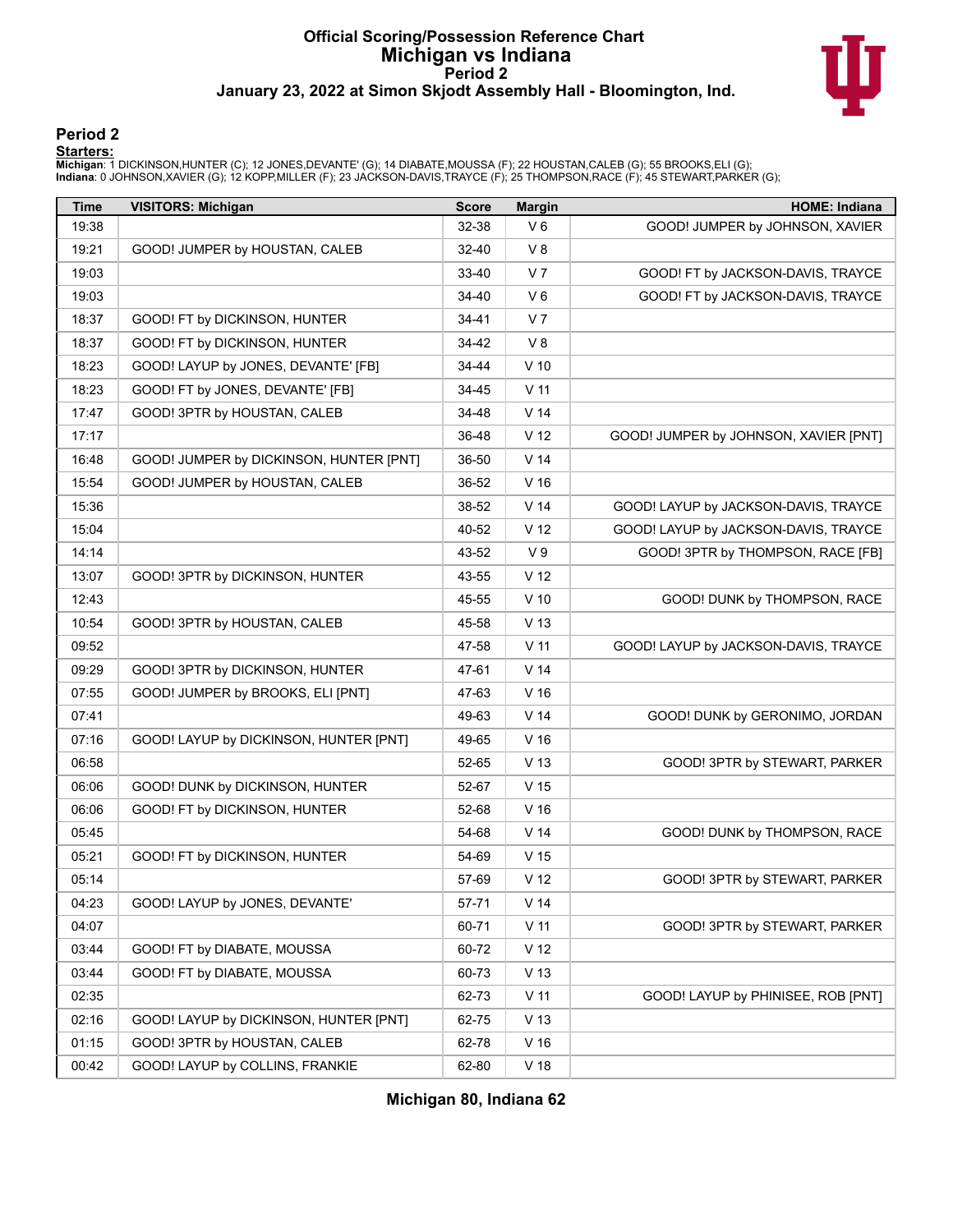#### **Official Substitutions Log Michigan vs Indiana Period 1 January 23, 2022 at Simon Skjodt Assembly Hall - Bloomington, Ind.**



| <b>VISITORS: Michigan</b>        | <b>Time</b> | <b>Score</b> | <b>HOME: Indiana</b>           |
|----------------------------------|-------------|--------------|--------------------------------|
| 1 DICKINSON, HUNTER              |             |              | 0 JOHNSON, XAVIER              |
| 12 JONES, DEVANTE'               |             |              | 12 KOPP, MILLER                |
| 14 DIABATE, MOUSSA               |             |              | 23 JACKSON-DAVIS, TRAYCE       |
| 22 HOUSTAN, CALEB                |             |              | 25 THOMPSON, RACE              |
| 55 BROOKS, ELI                   |             |              | 45 STEWART, PARKER             |
| SUB OUT: 12 JONES, DEVANTE'      | 15:09       | $11 - 4$     |                                |
| SUB IN: 10 COLLINS, FRANKIE      | 15:09       |              |                                |
|                                  | 13:24       | $14 - 7$     | SUB OUT: THOMPSON, RACE        |
|                                  | 13:24       |              | SUB OUT: STEWART, PARKER       |
|                                  | 13:24       |              | SUB IN: PHINISEE, ROB          |
|                                  | 13:24       |              | SUB IN: GERONIMO, JORDAN       |
|                                  | 12:04       | $17-9$       | SUB OUT: JOHNSON, XAVIER       |
|                                  | 12:04       |              | SUB IN: GALLOWAY, TREY         |
| SUB OUT: 1 DICKINSON, HUNTER     | 12:04       |              |                                |
| SUB IN: 23 JOHNS JR., BRANDON    | 12:04       |              |                                |
|                                  | 10:12       | $21-9$       | SUB OUT: PHINISEE, ROB         |
|                                  | 10:12       |              | SUB OUT: KOPP, MILLER          |
|                                  | 10:12       |              | SUB OUT: JACKSON-DAVIS, TRAYCE |
|                                  | 10:12       |              | SUB IN: JOHNSON, XAVIER        |
|                                  | 10:12       |              | SUB IN: DURR, MICHAEL          |
|                                  | 10:12       |              | SUB IN: BATES, TAMAR           |
| SUB OUT: 10 COLLINS, FRANKIE     | 10:12       |              |                                |
| SUB OUT: 14 DIABATE, MOUSSA      | 10:12       |              |                                |
| SUB OUT: 22 HOUSTAN, CALEB       | 10:12       |              |                                |
| SUB OUT: 55 BROOKS, ELI          | 10:12       |              |                                |
| SUB IN: 1 DICKINSON, HUNTER      | 10:12       |              |                                |
| SUB IN: 2 BUFKIN, KOBE           | 10:12       |              |                                |
| SUB IN: 5 WILLIAMS II, TERRANCE  | 10:12       |              |                                |
| SUB IN: 12 JONES, DEVANTE'       | 10:12       |              |                                |
|                                  | 07:09       | 29-13        | SUB OUT: GERONIMO, JORDAN      |
|                                  | 07:09       |              | SUB IN: THOMPSON, RACE         |
| SUB OUT: 23 JOHNS JR., BRANDON   | 07:09       |              |                                |
| SUB IN: 14 DIABATE, MOUSSA       | 07:09       |              |                                |
| SUB OUT: 2 BUFKIN, KOBE          | 06:34       | 29-15        |                                |
| SUB IN: 55 BROOKS, ELI           | 06:34       |              |                                |
| SUB OUT: 5 WILLIAMS II, TERRANCE | 06:14       | 29-15        |                                |
| SUB IN: 22 HOUSTAN, CALEB        | 06:14       |              |                                |
| SUB OUT: 12 JONES, DEVANTE'      | 05:30       | 29-17        |                                |
| SUB IN: 10 COLLINS, FRANKIE      | 05:30       |              |                                |
|                                  | 05:08       | 29-17        | SUB OUT: DURR, MICHAEL         |
|                                  | 05:08       |              | SUB IN: JACKSON-DAVIS, TRAYCE  |
|                                  |             |              |                                |
|                                  | 04:56       | 29-17        | SUB OUT: BATES, TAMAR          |
|                                  | 04:56       |              | SUB IN: KOPP, MILLER           |
| SUB OUT: 22 HOUSTAN, CALEB       | 04:48       | 29-19        |                                |
| SUB IN: 5 WILLIAMS II, TERRANCE  | 04:48       |              |                                |
| SUB OUT: 1 DICKINSON.HUNTER      | 02:04       | 34-27        |                                |
| SUB IN: 23 JOHNS JR., BRANDON    | 02:04       |              |                                |
| SUB OUT: 10 COLLINS, FRANKIE     | 01:44       | 34-28        |                                |
| SUB IN: 2 BUFKIN, KOBE           | 01:44       |              |                                |
| SUB OUT: 14 DIABATE, MOUSSA      | 00:40       | 36-28        |                                |
| SUB IN: 44 FAULDS, JARON         | 00:40       |              |                                |

**Michigan 38, Indiana 30**